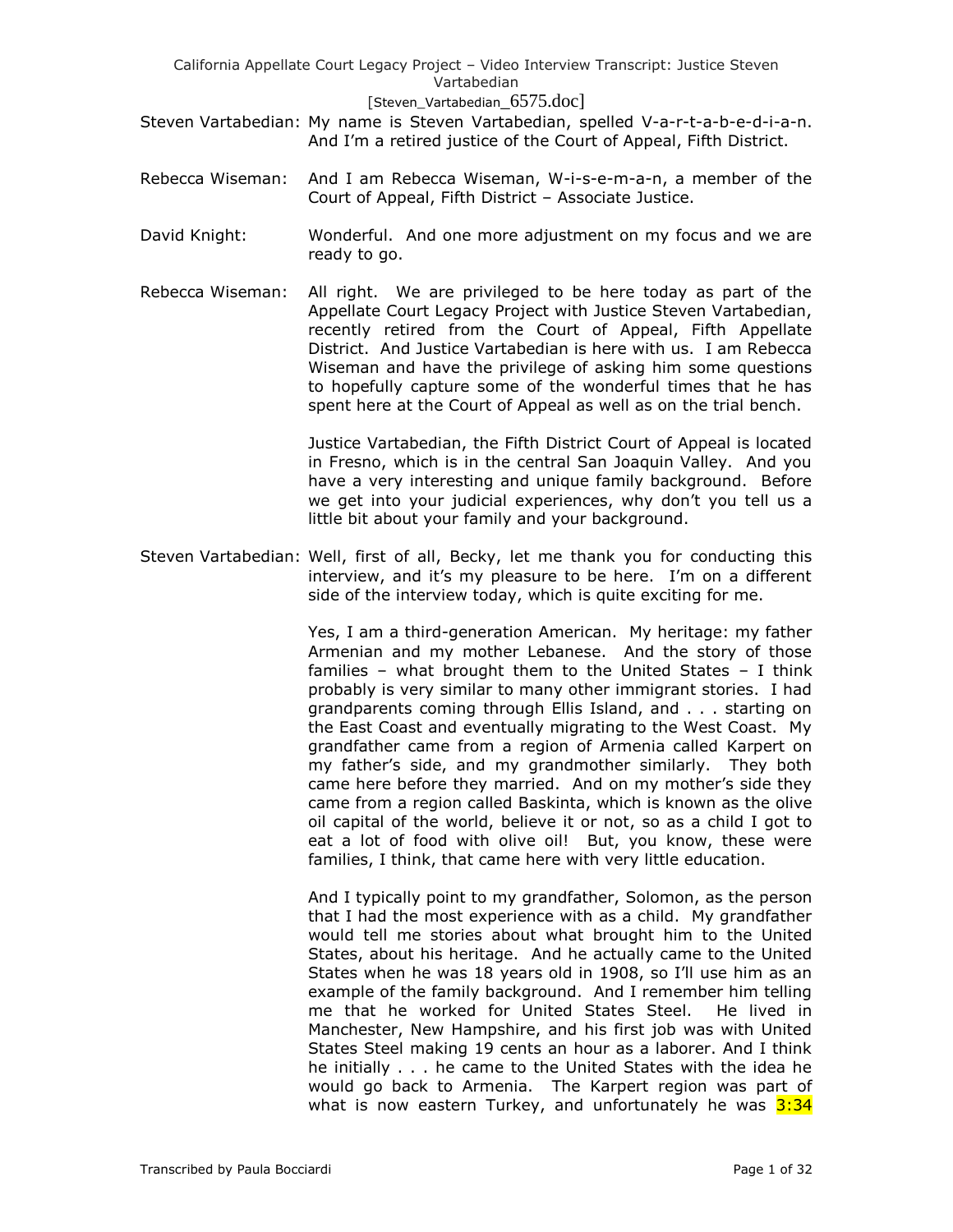### [Steven\_Vartabedian\_6575.doc]

caught up in the Armenian genocide during those times. And so, you know, three, four years down the road there was a lot of turmoil in the homeland. He lost all of his family – mother, father, all siblings, and most close relatives. So he was kind of stuck here; he was kind of orphaned as a young man in his early twenties. And eventually he decided he wanted to become a farmer; learned of Fresno, California; and in the . . . late 1918, 1919, maybe . . . possibly 1920 did come to Fresno and eventually bought some farmland here and started farming. But he certainly had a lot of influence on me. But I offer him as an example of the heritage. And my brothers and I spent a lot of time with him when we were young.

Maybe this is a good time to go into that – talking about some of my younger days. He and my grandmother used to take, first, me – because I was the oldest son of Robert and Nancy – he used to take us to a place called California Hot Springs, which is in the Sierra forest beyond Porterville as you go up into the mountains. And in fact, a funny story is that his good friends that ran that place were the John Baxter family, who happened to be cousins of Supreme Court Justice Marvin Baxter. But he had long family ties with the Baxters, so that was somewhere where he would go and vacation. And when I was about five or six years old, he decided to take me for their weekly vacation there. And there I would get these stories about Armenian history. He tried to teach me the Armenian language, unsuccessfully. And he would have object lessons. He would . . . . They were part humor, part ethics, part stories about wisdom of this Armenian legendary fictional character named Hojah. And so we'd have . . . I'd have all these stories about Hojah. I'm sure other ethnic groups have people like that, but he would . . . that would be part of his lesson for the day. But we would go there, and we would hike, and I would swim. I learned to swim there. My grandfather taught me how to swim when we were there. And I'll never forget the time I . . . we were hiking and I fell down the side of the mountain. I think he thought I was dead. He came running down to rescue me, and luckily just my pride was bruised – nothing more. But those were some of the early times I had with my grandfather.

And again as an example of family heritage, he was someone who had no education and in fact very much admired people in the law – had a great admiration for them. His name was Solomon, so there was kind of a . . . . He was looked upon by his friends as kind of the wise individual. I remember sitting at his home, and people would come and talk to Solomon about this business problem they were having, or this farming issue they might have had with their neighbor. And he would offer advice. And although he wasn't wealthy by any means, people would come to him for loans. And I remember now a pretty prominent family here in Fresno where the brothers came to my grandfather for a small loan, and he loaned them some money. And over the years he became known as "Uncle 7:06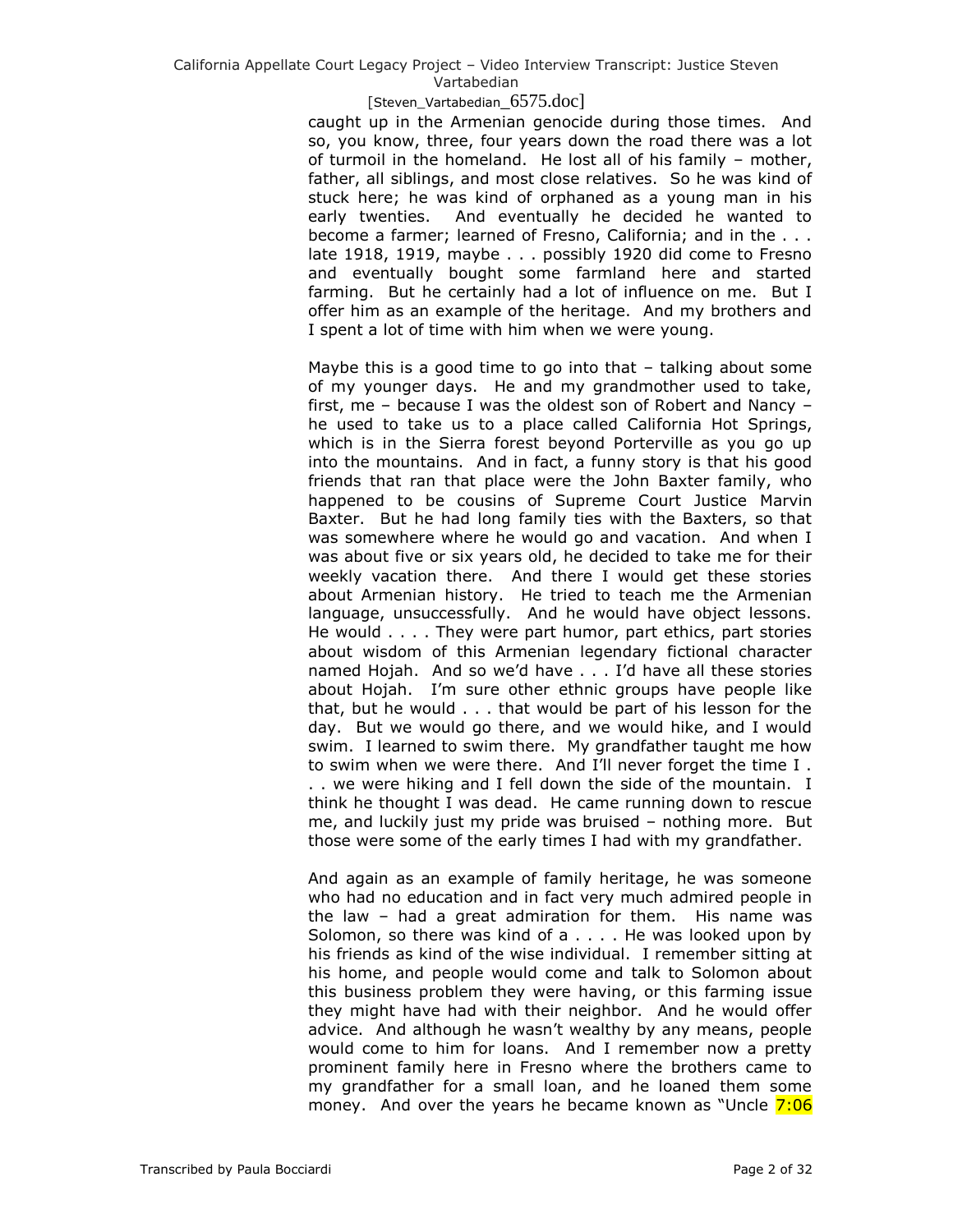[Steven\_Vartabedian\_6575.doc]

Solly," and they were very fond of him and our families intertwined quite a bit. But this was the kind of man that he was, and when I think of my heritage I think of him, because he taught me a lot about my heritage.

- Rebecca Wiseman: Well, it sounds like he was a person that really valued education.
- Steven Vartabedian: Absolutely.
- Rebecca Wiseman: And you've had an interesting educational background. Before telling us about law school, what is your educational background? What did you do?
- Steven Vartabedian: Well, you know, I think what's important about my educational background is I had not just this grandfather but other grandparents – none of whom were educated at all – came to the United States in their teens, mostly (most of my four grandparents) and they very much valued education. So whenever my brothers and I had any achievements in school, my grandfather said, "Oh, let me see that certificate. Let me see this." And he would just . . . would encourage us so much. But it wasn't just in terms of education that I received. My grandfather . . . . Neither of my parents went to college. In fact, my mom didn't even graduate from high school. And they, for people lacking in education – I think my dad did take a few business classes from City College, but certainly not pursuing a degree – but their lack . . . with their lack of education, to them it was all the more important to emphasize to myself and my two brothers – two younger brothers – the importance of an education. So this was something that was constantly being emphasized in the family: making sure that we studied as we went through our elementary school, junior high school, and high school years; the value of going to college and possibly getting a higher degree. From people that had no experience with that at all. So I was very lucky to have this foundation. In fact, some of our relatives used to say that my parents spoiled myself and my brothers because we would get out of doing some chores because "Oh, we've got to study, Mom (or Dad). We've got to study!" And it worked pretty well. So we were viewed as being a little spoiled by our parents in that respect.

But I did graduate from Roosevelt High School here locally in Fresno, went on to Fresno State (the local school), and there made a lot of friends, including Chuck Poochigian and a lot of other people that have been lifelong friends of mine. I got involved in student government there – that was something I was active in. I was active in forensics, which ultimately I think had a big impact in me – the public speaking and debate. And from all of those experiences, you know, I ended up going to Santa Clara University Law School and I certainly have never regretted that. **9:58**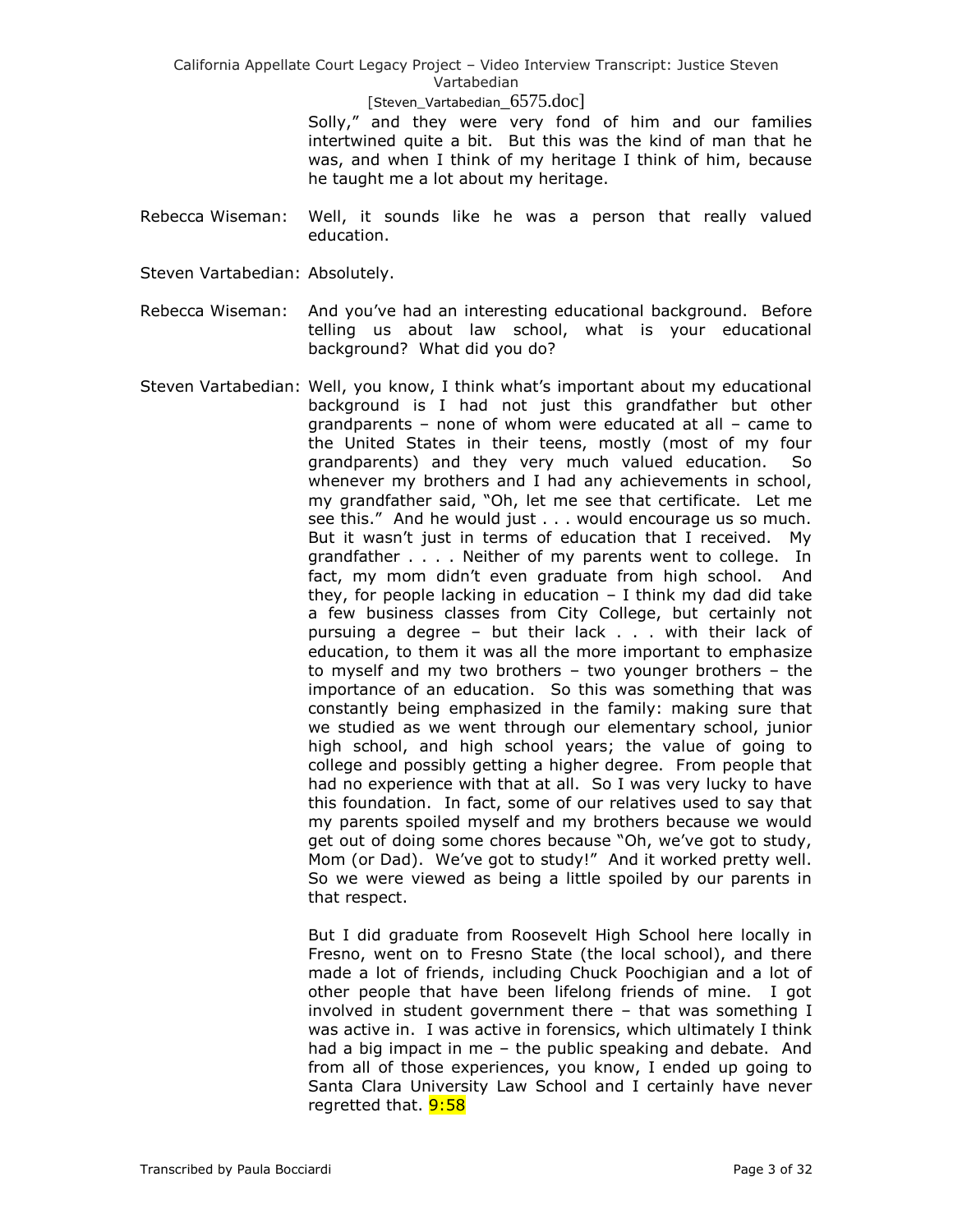## California Appellate Court Legacy Project – Video Interview Transcript: Justice Steven Vartabedian [Steven\_Vartabedian\_6575.doc]

- Rebecca Wiseman: Oh, I can see why not. What is it that . . . . Was there a turning point, something that made you decide to go to law school as opposed to pursuing some other type of professional activity?
- Steven Vartabedian: I think the encouragement I got from grandparents. My other grandparent – my grandfather on my mother's side, I always knew him as "Jiddi" because that's the Arabic word for grandfather – he, although he died when I was about six, he thought lawyers and judges were the most important people in the world. I mean, that was something that was so important to him, and it was also important to my grandfather. So I was raised with a great deal of respect for the law and for what lawyers and judges do. I think that when I got involved in public speaking and forensics, that – because debate's the kind of thing that typically leads people into legal careers – that kind of influenced me as well, because  $I \ldots$ . Although I was a terrible competitor. My brother actually ended up excelling, and that became his area of study. But I enjoyed doing it even though I never got really great results.
- Rebecca Wiseman: What do you mean you were a terrible competitor? What's that about?
- Steven Vartabedian: Well, I didn't win a whole lot!
- Rebecca Wiseman: Well . . . .
- Steven Vartabedian: It seemed like myself and my debate partner ended up on the losing end. I think we enjoyed the talking part; we just didn't enjoy doing the research as much, and that's what got us into trouble.
- Rebecca Wiseman: Yeah.
- Steven Vartabedian: But it's not that I'm not a competitive person, because I am. It's just that at that time in my life it wasn't a priority; it was something I did for fun rather than as work. But I did enjoy it, and I think that was the important thing. And I think that probably really cinched it for me that I wanted to become a lawyer, because that helped me improve my verbal skills.
- Rebecca Wiseman: Well, you mentioned you went to Santa Clara University School of Law. What was your law school experience like?
- Steven Vartabedian: You know, to tell you the truth, when I started law school I was totally intimidated. I felt like – although Fresno is by no means a small city or Fresno State a small school – the class I entered into in 1972, law school had become very competitive. And I had classmates from Yale, Harvard, Dartmouth, a lot of the UCs – UCLA and Cal. Because of the proximity of Santa Clara to Stanford, a lot of people were Stanford undergrads; in 12:40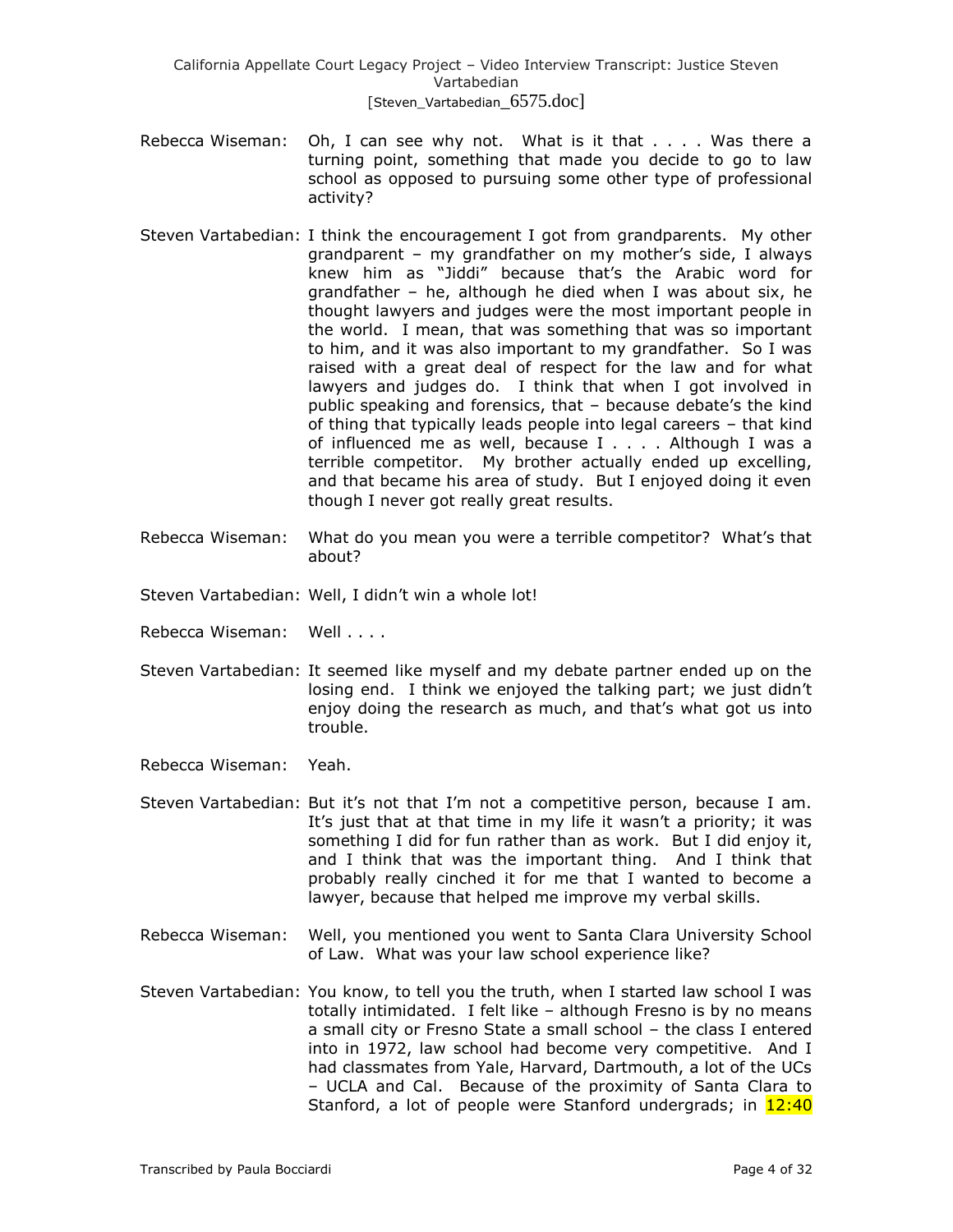## [Steven\_Vartabedian\_6575.doc]

fact, I think that was one of the top feeder schools to Santa Clara Law School. So I was really intimidated. I didn't know if I could cut it. I just didn't know that I would make it. And so I would say for that first semester I was working so hard, just grinding it out, making sure that I briefed every case I heard in law school, that we studied, that I attended every minute of class, paid heed to what the professor had to say, took the Socratic method very seriously. I really . . . . And it's not that I disliked it, but I probably worked much harder than I had ever in my life before, so that it was really a relief when I saw those first-semester grades and I *had* done okay.

Rebecca Wiseman: Yeah.

- Steven Vartabedian: And of course at the end of the year, most of the grades for us . . . . At that point most of the classes were year classes, and it was . . . I was still not . . . still doubting myself until those grades got posted. And in those days we didn't have the computerization. You would actually go and look on the professor's door to the professor's office and they'd be posted there with a portion of your social security number, manually written what your grade was. And I was so relieved at the end of that first year. But the law school experience, I probably didn't enjoy it much the first year because I was a bit uptight and serious about it. And with time I loosened up, though.
- Rebecca Wiseman: Second year better?
- Steven Vartabedian: Second year *was* better, yes; I think that's fair to say.
- Rebecca Wiseman: Was this your first experience living away from home?
- Steven Vartabedian: You know, actually it wasn't. What I did . . . . My father actually got me my first job. So I didn't even have to go hustle my first job – that's how spoiled I was as a kid. He was a manager of a local paint store, which was kind of a hardware store, the preceding type of store to the Angels and Home Depot and then eventually the Lowe's – those kinds of stores. Standard Brand Paint Company. And he lined me up a job, but I couldn't work in his store because there would be nepotism involved there. So I spent my summers, and . . . . I spent some time in high school doing stock work – just stocking shelves. But I spent time . . . . I spent some summers in Bakersfield, because that was the nearest store at that time to Fresno. In Bakersfield I lived away from home during college during the summers. And then once I went to law school, that helped pay for law school during the summers; I could make more money doing that than law clerking. So during the summers I worked at the San Jose store of Standard Brand Paint Company. So those . . . . But the Bakersfield experience was my first experience living away from home – being on the job, earning money for my education. 15:31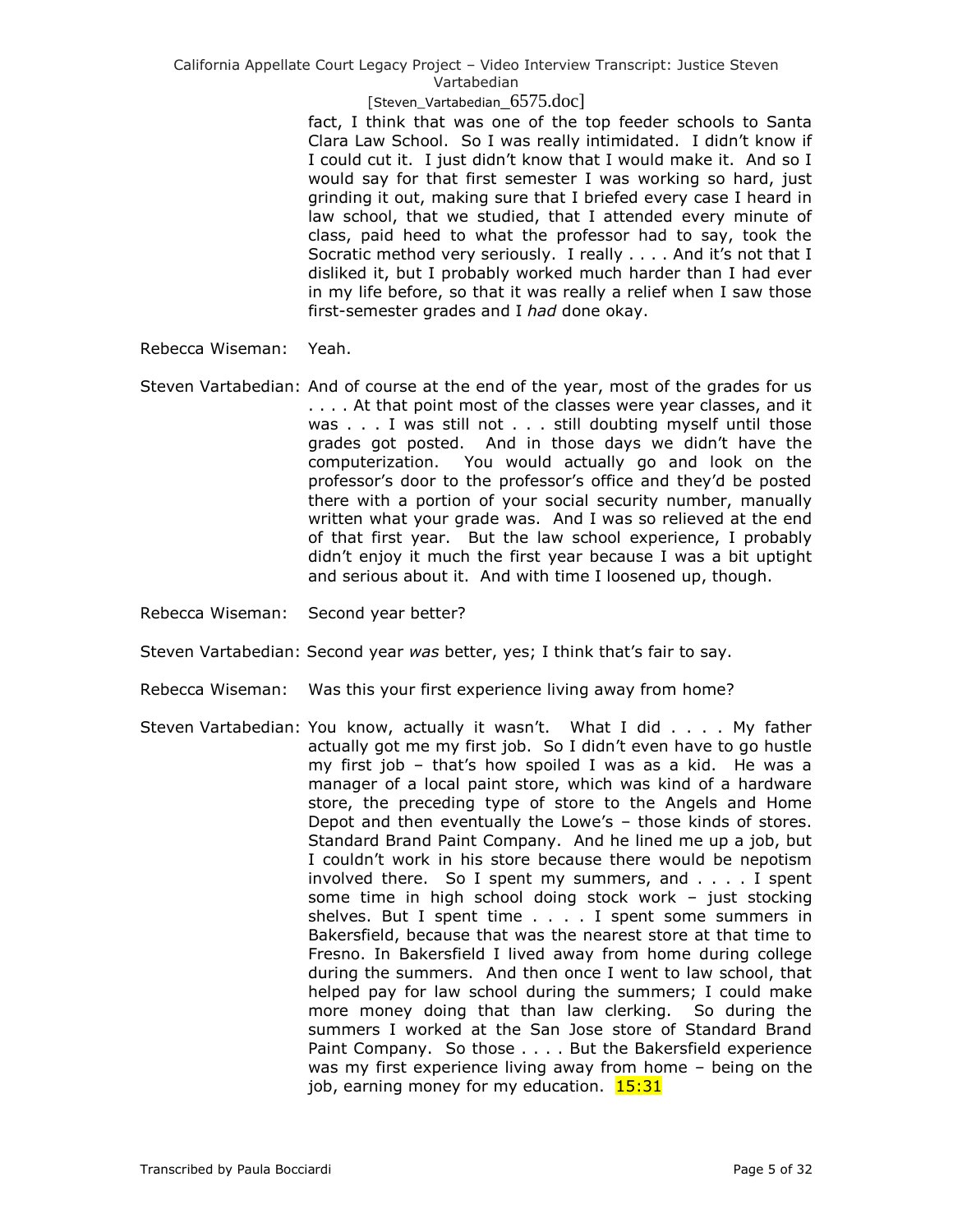### [Steven\_Vartabedian\_6575.doc]

- Rebecca Wiseman: Okay. I'm embarrassed I don't know the answer to this question, but you've been married for many years to a *wonderful* woman, Marilyn Vartabedian. When did you and Marilyn meet?
- Steven Vartabedian: Marilyn and I met at Fresno State. We met at some social gatherings there. She had gone two years to San Joaquin Delta College in Stockton, which is her home town. And it was 1970 that a whole slough of people from that experience – people from Stockton who had gone to San Joaquin Delta – transferred to Fresno State to continue their education. And she was involved in . . . . Social work was her area of study, and that's where she got her bachelor's degree. But we met at Fresno State. And it just happened to be that I clicked with some of the people from Stockton, and then eventually I met her through some various . . . actually, fraternity brothers that I had that were from Stockton. Eventually I did meet Marilyn. And a funny story is that my roommate, Dave Morelli, and Marilyn's roommate, who was Karen Clement at that time – that was Marilyn's roommate – they got married as well. So we had roommates marrying each other. But Dave Morelli was one of my good friends from Stockton, and then Karen being the roommate of Marilyn, she and Dave ended up getting married as well. So I think that's kind of an interesting story that . . .
- Rebecca Wiseman: Oh, yeah.
- Steven Vartabedian: . . . we had those lifetime experiences coming from our roommate associations.
- Rebecca Wiseman: So Marilyn went to law school, too.
- Steven Vartabedian: Yes.
- Rebecca Wiseman: In a figurative way.
- Steven Vartabedian: Yes, I gave her a degree. What was it? "Putting hubby through Ph.D." I guess was the degree. I don't mean it to sound sexist or anything, but she worked very hard, because with her social work degree, during law school she worked for the Santa Clara County Social Services and had a very instrumental part in my education and certainly was a very major contributor to my law degree.
- Rebecca Wiseman: And continues to be, yes?
- Steven Vartabedian: She continues to be, very true.
- Rebecca Wiseman: When you were a student and let's stick with student for now – did you have any particular professors or mentors that had a lasting impact on you? 18:01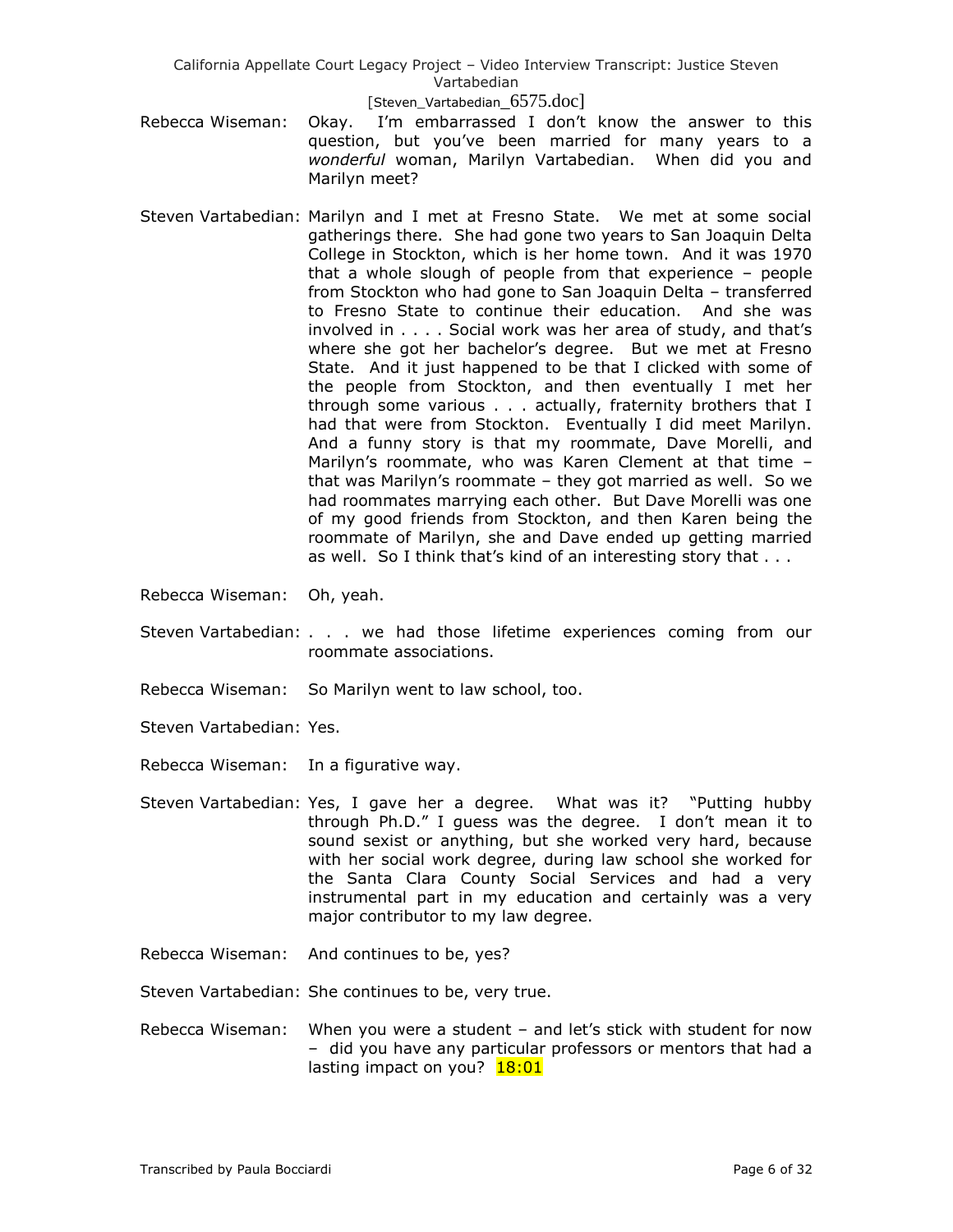## [Steven\_Vartabedian\_6575.doc]

- Steven Vartabedian: Well, you know, let me start with a professor. Actually, I had a number of professors. And what's really interesting: I have two daughters who went to Santa Clara University and had some of the same professors. How many years would that be difference? They had the same professors more than 30 years later.
- Rebecca Wiseman: Two daughters that went to law school.
- Steven Vartabedian: Two daughters that went to law school at Santa Clara University, and another daughter that went to law school out of state. But actually two instructors that are still there that were very good: Eric Wright, my torts instructor, and Ken Manaster, my land use instructor. And as I say, my daughters had them for instructors as well. They were very instrumental. But the guy that  $\ldots$ . There was a guy that was the associate dean  $-$  a guy named George Strong – who would sit there and lecture the Socratic method. And in those days he had a cigarette; he would constantly be smoking, kind of a . . . . I guess the best way . . . . Just a kind of a crusty old guy. Almost kind of a Kingsfield, right out of *Paper Chase* type of guy. And he'd really be tough with the Socratic method, but I learned more from that guy, and he certainly . . . . I got my best grades. He taught diverse subjects. He taught Criminal Procedure and Wills, which I had my two highest scores in. So his method must have been very good, as much as he seemed to be kind of this cantankerous older gentleman using some pretty much old-school methods in teaching those classes.

But the guy that I think impacted me the most – and you mentioned how things maybe got eased up a little bit in my second year of law school . . . . Coming from a debate background, I was very interested in moot court. And we had moot court competition, and one of the people that judged our moot court was Judge – later to become Justice – John Racanelli. He was then a superior court judge in Santa Clara. And coming from my debate background, I was probably feistier than I should have been in dealing with these esteemed moot court judges who were real-life judges as well. And so we did our argument and fortunately the team I was on quote unquote "won," if you can say someone wins in moot court. And as always happens during these law school moot courts, typically you will have the judges give some critiques and comments. And Judge Racanelli made the comment – and I thought, "Uh, oh, I'm getting in trouble here" – he goes, "And Vartabedian was very, very feisty," he goes, "which will serve you well if you're ever on the other side of the case and you're doing what I'm doing." He said, "I think you're very engaging in argument, and that will serve you well." And the funny story of it is that I hit it off with him, and after that point in time I did a judicial externship with him, working on 995 and 1358.5 motions. 20:49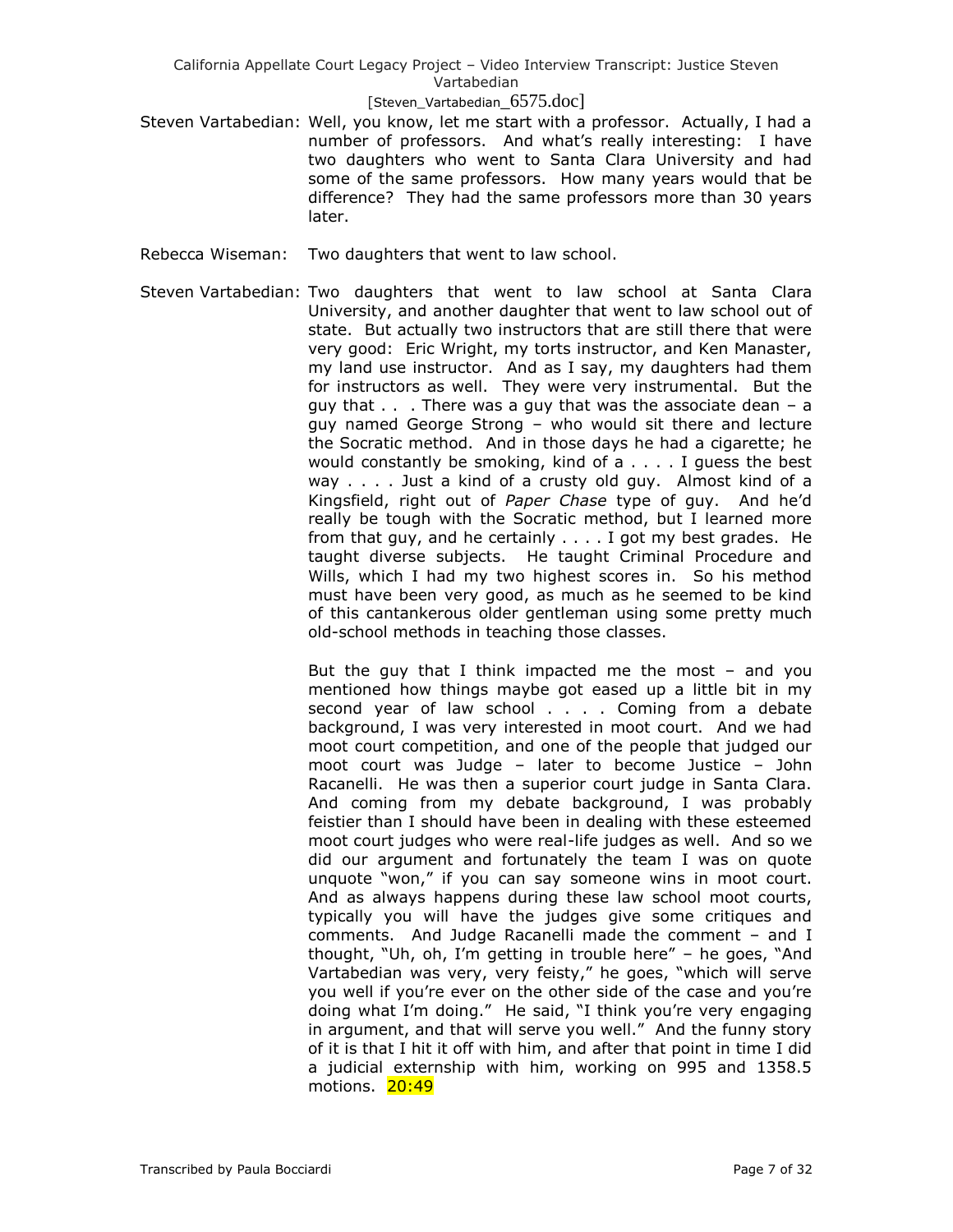California Appellate Court Legacy Project – Video Interview Transcript: Justice Steven Vartabedian [Steven\_Vartabedian\_6575.doc]

Rebecca Wiseman: Motions to suppress.

Steven Vartabedian: Motions to suppress.

Rebecca Wiseman: Evidence, that is.

- Steven Vartabedian: Motions to suppress evidence. And he was the judge that I worked under, and developed a relationship with him. And what's so funny, he went from there to the Court of Appeal – it was the First District then, because they did not have a Sixth District at that time – retired, and I think he's now in New York. But I've had just a little bit of contact with him from time to time, and he's also the subject of a Legacy Project. And an interview was done of Justice Racanelli as well. So that was very interesting, how that developed and how career lines tended to cross in some way over the years. But he was a very big influence on me.
- Rebecca Wiseman: What a small world. Okay, any law student that's listening to this will probably want to know what it was like studying for the bar then. Tell us about that.
- Steven Vartabedian: Studying for the bar. Well, you know, I always commend studying for the bar with a friend. In other words, it's sort of like when you get into an exercise program, and discipline-wise it's good to have two people pushing each other a little bit, because if you're out there running your five miles all alone or if you're attending a spinning class alone, you know, there's no accountability to someone else. Well, the person to whom I was accountable for studying for the bar was Chuck Poochigian. He and I went back to Fresno State; in fact, we knew each other when we were in high school, and of course he eventually went on to serve in the Governor's Office, to serve in the Assembly, Senate, and now is on the Fifth District Court of Appeal.
- Rebecca Wiseman: You were a colleague at the Court of Appeal for what? several months.
- Steven Vartabedian: For several months. And I neglected to say, he and I practiced law together also for a number of years when we first came out of law school. But the point I'm trying to make is  $-$  and this is the kind of person Chuck is  $-$  he figured out a way that we could get our bar review course free! Because we were going to be the proctors for the bar review course, and it was a BRC course offered by the Josephsons, who . . . . And we went against the grain. The BAR was the big course then, and we took the BRC – the smaller bar review course on the block, so to speak. And so he and I proctored the classes, and that way we also had the advantage of getting as much access to the videotapes as we wanted. And we would study together. So it was an experience, but we kind of made it a fun thing, believe it or not – as hard as that may seem.  $23:23$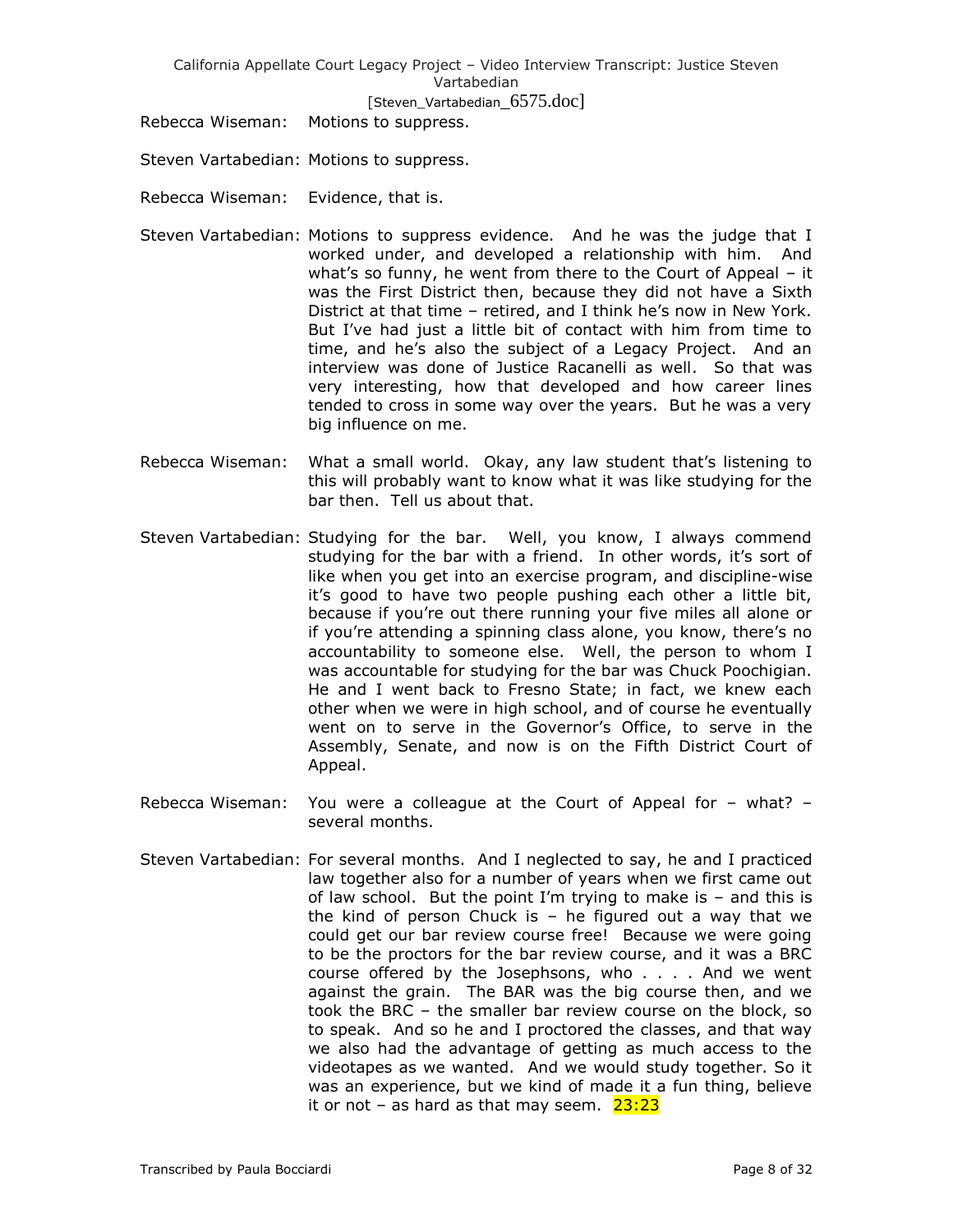# California Appellate Court Legacy Project – Video Interview Transcript: Justice Steven Vartabedian [Steven\_Vartabedian\_6575.doc]

And actually, I've got a funny story that goes even before our experience taking the bar exam. Chuck and I would study during law school as well. And I hope Chuck doesn't mind me saying this, but he didn't take Constitutional Law very seriously. And it came down to it was time for the exam, and I had been taking copious notes during class and been paying attention very closely, and we were getting ready to go study and, you know, he kind of turned to me and said . . . . You know, we had the *Gilbert's Outlines* that we went to look at, and all this stuff – but I had kept a manual outline of it – and, you know, I kind of gave him my executive summary of Constitutional Law, and we bounced it back and forth, and doggone it, he got a better grade in the class than I did, for all my efforts! I don't hold it against Chuck at all, don't get me wrong. But I think that's always a funny story to tell: that I actually tutored him in Con Law and he got a better score than I did on our final.

Rebecca Wiseman: Well, it just means you're a good tutor.

- Steven Vartabedian: Well, maybe that's one way I can take some credit for that. But the study for the bar is something you have to go about very arduously. I've had daughters I've talked to about it. And it's just a matter of sticking your nose to the grindstone, studying a lot of things that you may never actually confront during the exam, but you just have to be *so* well prepared. But I encourage people to do something to maybe make it a fun activity. And it became a fun activity because I was studying with Chuck.
- Rebecca Wiseman: Okay. How did you find out you passed? What were you doing?
- Steven Vartabedian: It . . . . In those days, the exam results . . . . Of course, we didn't have the Internet and computers and all that stuff in those days; this was 1975. And typically you would learn over Thanksgiving weekend. And in fact, Marilyn and I were at her aunt and uncle's in Oakland. And I had to go through a process where you would call in and listen to hear if your name was mentioned! They'd go through it, and you'd wait to see if your name was on the list! So I . . . .
- Rebecca Wiseman: And you're Vartabedian with "V."
- Steven Vartabedian: And I'm Vartabedian with a "V"! So they'd tend to list them alphabetically. I'd be stuck on the line. So telephonically the law school would put the names on there, and the way we would find out. So I actually called on Thanksgiving Day from her aunt Blanche's home, and there I heard it on the phone. I came out, "Everybody! I passed!" So we made the party all the more a thanksgiving celebration, learning that day, after hearing that . . . my name on the phone message, that I had passed. 26:02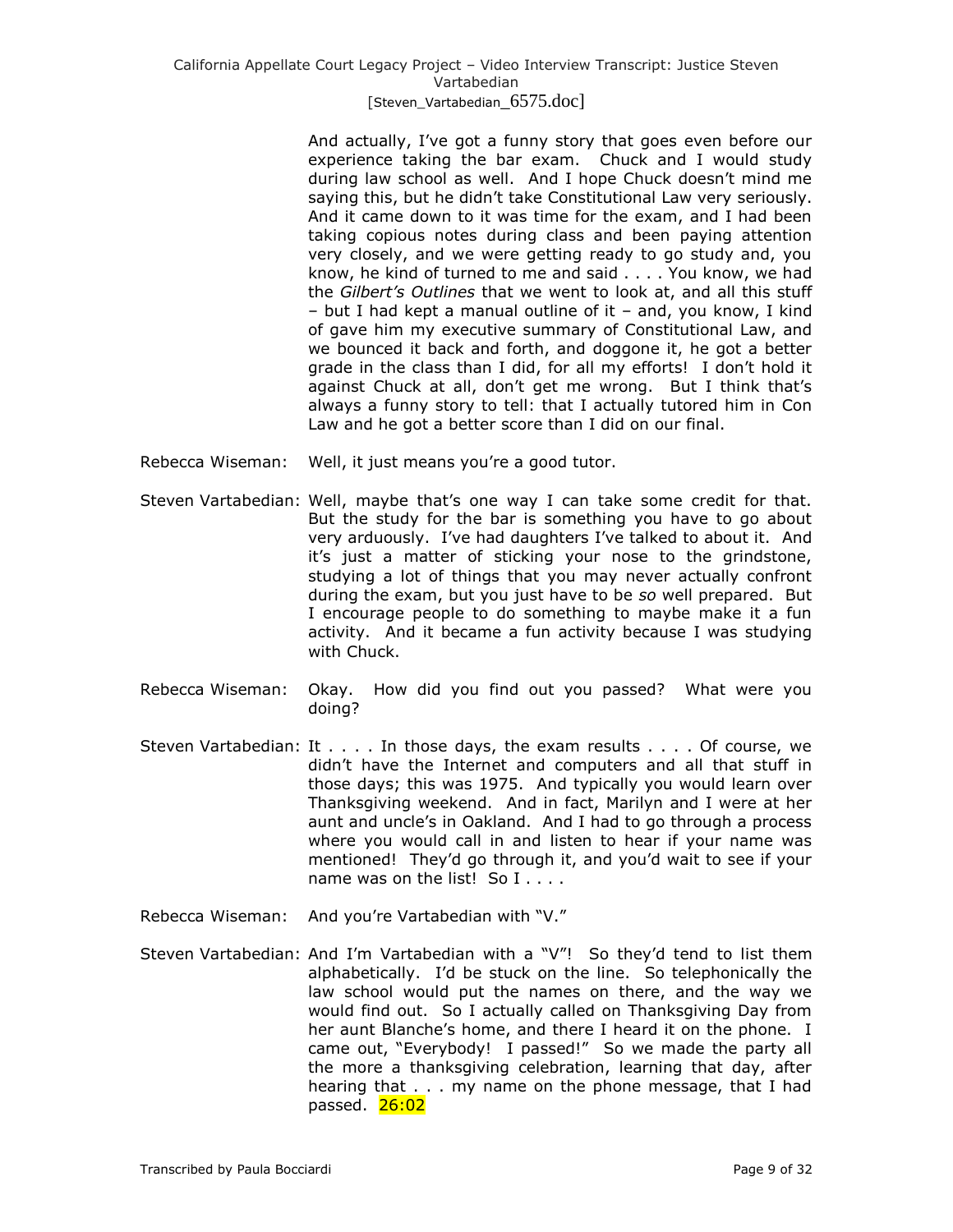- Rebecca Wiseman: All right. You've talked a little bit about your first job, but tell us more about it and the type of law that you practiced.
- Steven Vartabedian: Basically any client that would walk through the door! What Chuck and I decided to do . . . . It was during law school, and we had this idea, fairly early on – once we knew we got past the first year – fairly early on, that we wanted to open our own law practice. So each of us took on jobs during the school year with law firms in our second and third year. Small firms, two . . . . I think each of the firms we were with were two-attorney firms. And we learned what it was like to have a small practice. Just . . . . And these were people that pretty much started their own practices without a lot of experience – maybe a little bit of D.A. practice, that kind of thing. But they . . . these lawyers that each of us worked with at different law firms, small twoperson law firms, encouraged us: "You guys can go out and do it on your own." In fact, one of them wanted us to be a branch office of that person's San Jose office. But we ended up not doing that.

And so we spent our third year of law school very much studying opening one's own law practice – how that would work. What were the pitfalls, what were the benefits, what were the detriments. And we went ahead and did that without any experience as practicing attorneys.

We . . . . After we got our bar results, within a very short time we went ahead and opened our office. And there are two sides to that. I mean, there are some great things that came out of it, but it was a tough time. Fortunately, when I decided . . . . Marilyn and I, I should say, decided we would move back to Fresno awaiting our bar results, and I went ahead and worked for a large local law firm and did some research, worked for them while I was awaiting the bar results. And once I started practice – like I say, anyone that walks in the door becomes your client – they did not do any family law, so I immediately got a lot of family law. Chuck came back to Fresno, worked as a clerk – law clerk – for a firm that did a lot of transactional work with real estate people. And because of that, we got some real estate litigation and some of the what you might call lower-end real estate work in terms of representing landlords in unlawful detainers. So we got that kind of work. So this work really came from people we had worked with. And in addition to that, when you start out on your own, I got on the panel for criminal indigent cases. We got on the bar referral list to have cases referred to us from people that would go to the local bar association's referral panel – attorney reference panel. And we got a lot of cases that way. And, you know, it was tough for a few months, but we were making a decent living after a few months. 29:03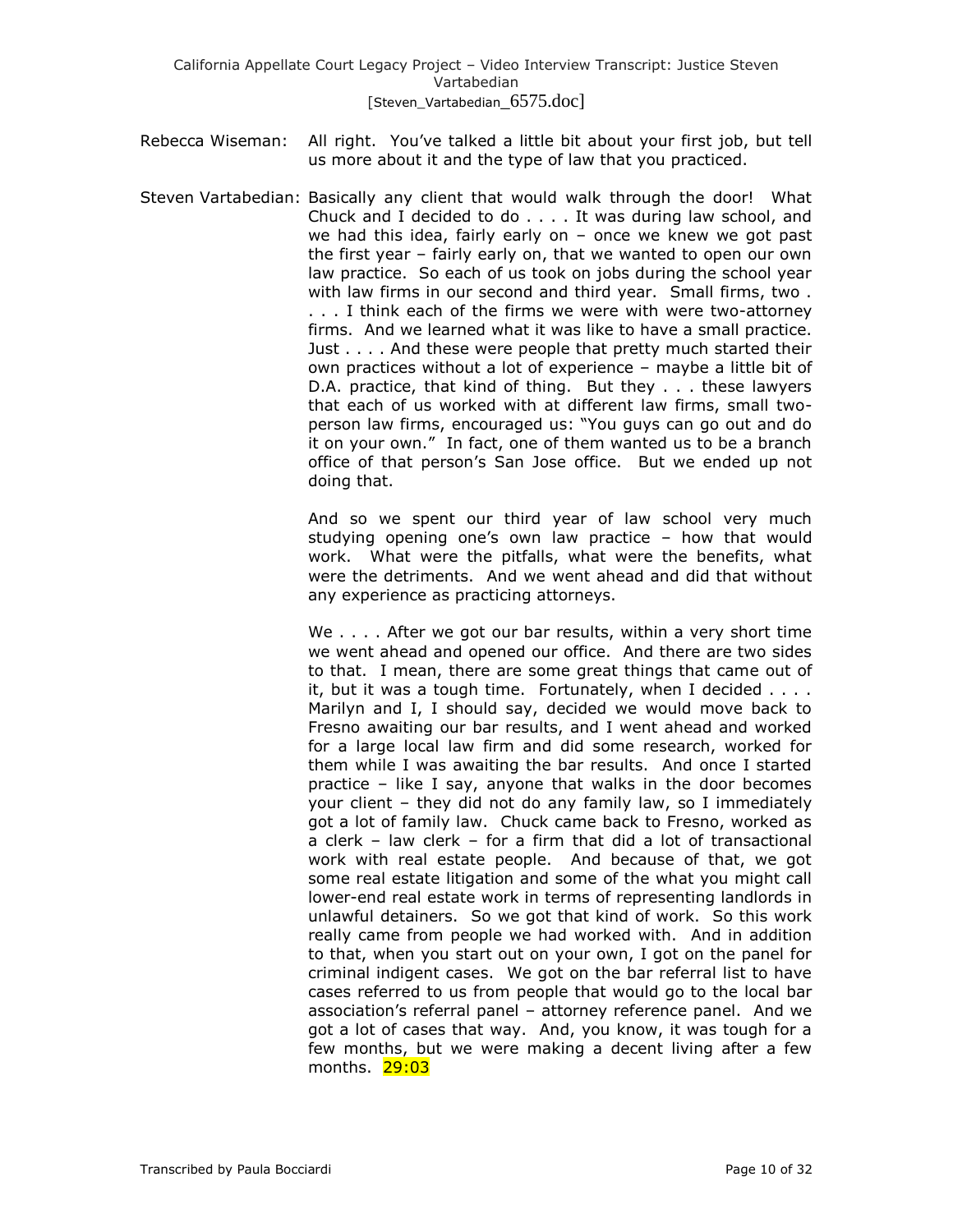## [Steven\_Vartabedian\_6575.doc]

But the downside was, whatever experiences we got were firsttime experiences for us. And we didn't have mentors right there in the office. So that was something that . . . . We had to make contacts in the local bar, learn to get to know some of the judges better – and they were very kind and decent to us, believe me. The first time you'd do any particular procedure, whether it'd be taking a family law default (you know, "How do I do this?" practically), the judges were very good at explaining those kinds of things. So that kind of help was very important. But I think I've described the kinds of cases that we did and how we arrived at doing them. But that lack of a mentor was something that . . . one of the reasons why I would suggest someone to start working somewhere. Most people say trial experience is another reason to work elsewhere, but just from what I've seen of the experience of my daughters, for example, working in large litigation firms, you don't always get trial practice right away, but the trial practice might come more in public defender or D.A. type of work. And as it turned out, I did get . . . put my feet to the fire and I did get quite a bit of trial experience early on, which was . . . just happened that way. It wasn't planned that way; it just happened that way.

- Rebecca Wiseman: And was your practice in the Fresno area?
- Steven Vartabedian: Yes, it was.
- Rebecca Wiseman: And was it helpful, starting a practice in an area where you grew up?
- Steven Vartabedian: I think it was very helpful. But you know, if we had a rainmaker, it was Chuck. Chuck was the more outgoing, I was the more reserved of the two of us. And I've got to give a lot of credit to Chuck. He got us a lot of clients and . . . because of our community contacts. And we had some similar contacts, too. Being raised in the same Armenian community, many of our contacts were the same. But Chuck was the one that brought in the business. I mean, he . . . . Chuck is great in his social skills, obviously; he went on and held a number of political offices. That skill was something that was apparent very early on, and he enjoyed that – more so than I did, but I think being local boys, so to speak, that certainly was very helpful to us.
- Rebecca Wiseman: How long was your practice open?
- Steven Vartabedian: Well, we started . . . . . We decided we'd start right at the beginning of the year. Although we got our bar results and got sworn in in December of '75, we started January the 2nd, right after New Year's of 1976. And we were partners from then . . . . Actually, 1981 I took a judicial position. But we continued in the partnership after that a little bit – after I had talked to Chuck about my situation with my part-time judgeship. And we continued, actually, until, I believe, early 1983 would be 32:04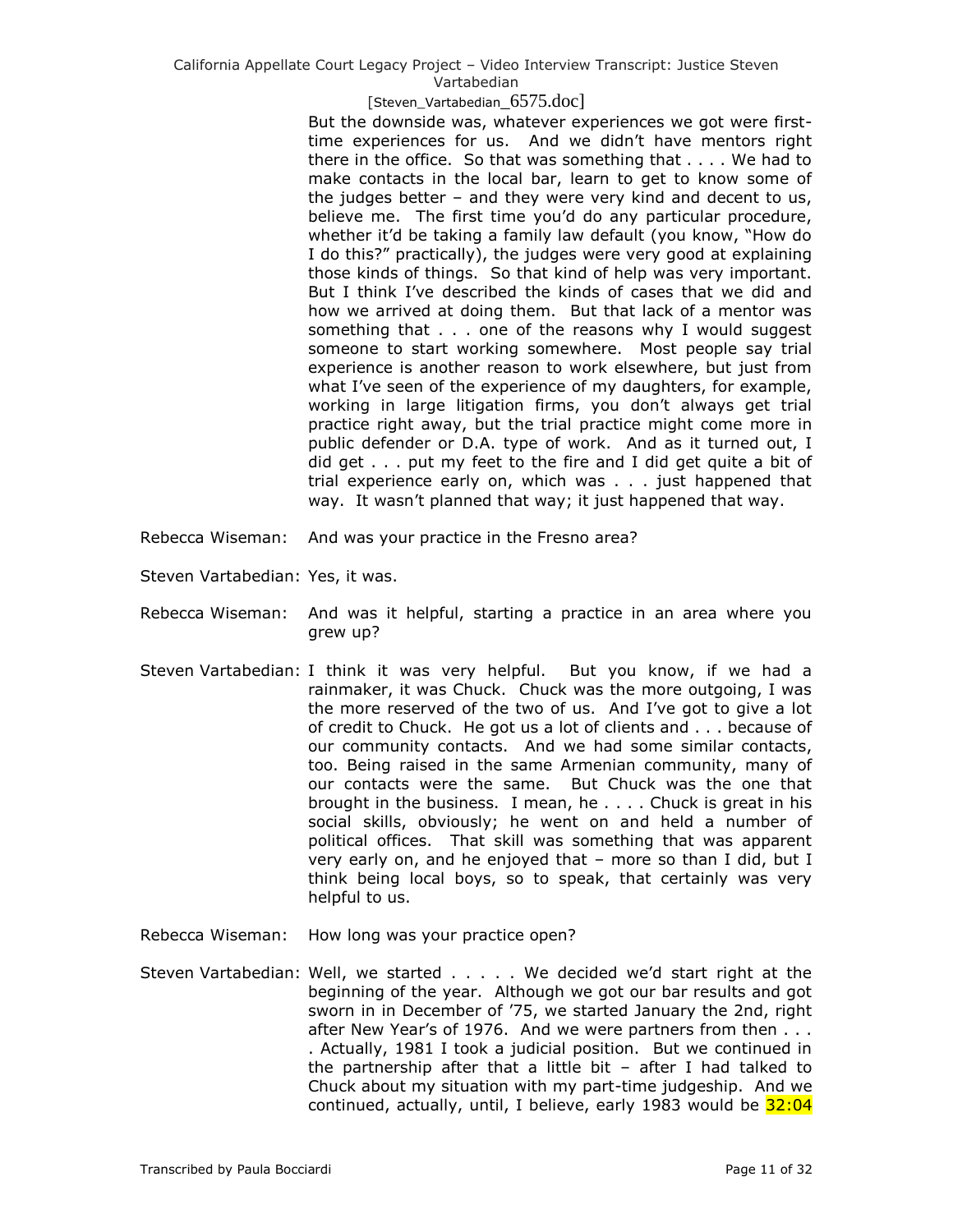California Appellate Court Legacy Project – Video Interview Transcript: Justice Steven Vartabedian [Steven\_Vartabedian\_6575.doc] when I finally no longer was able to practice and continue my

Rebecca Wiseman: But tell us . . . .

Steven Vartabedian: . . . Chuck took it over as a solo practice at that point.

judgeship duties. So . . .

- Rebecca Wiseman: Tell us the story of how you first began your judicial career.
- Steven Vartabedian: Well, you know, the kind of practice that Chuck and I had meant that we were taking all the cases that came in the door. And a lot of times that meant going out to what were then justice courts, which were basically municipal courts of small . . . in areas and districts of smaller population: Sanger, Selma, Coalinga. These are some of them that are in Fresno County. There were justice courts in smaller communities, where each community felt like, you know, "Hey, you know, I don't have to go to downtown Fresno when I have a case; I just go to my local justice court." And I did some practice there, so I knew a little bit about justice courts from practicing in what were essentially municipal courts but in these smaller communities. And the Sanger Justice Court position opened up because Gene Krum, who had been the judge there for a number of years, was elected to Fresno County Superior Court. And I didn't think of . . . anything of it at first, but what had happened was someone who wanted to apply for the job after the application period had ended complained that inadequate notice was given. The names had been published in the newspaper – who had applied – and then all of a sudden it was a situation where they had to reopen . . . . . The county, which did the appointment process, had to reopen it. And there were 12 or 13 names, and I think eventually 20 to 25 people applied for the job.

But while there were those 12 or 13 names and the articles in the newspaper, I'm sitting at home, and actually Marilyn's reading the newspaper. And she had heard me talk about how I really enjoyed the judges I had worked with, because I had gone to judges to get some help in the mentoring process. Judges were very kind. Judges that immediately come to mind: Hollis Best, Blaine Pettit, Leonard Myers – they were some of the people that helped mentor me. Those are individuals I had trials before in superior court. And I said, "Boy, you know, I'd really like to become a judge someday. I really like what these people do." And so she's looking at the Sanger article – you know, "This is an application period that has reopened." She goes, "All right, Mr. Big Shot, why don't you go apply for this job?" I go, "Well, it's a justice court; it's not really a judicial job." "No, right here, it says, you know, it's a 50 percent time position. You can keep your law practice if it's okay with Chuck, and then you could do this." And I said, "Well, I'll never be appointed among all these people. These people have tons of experience." I had just reached five years of practice at this point; this was 1980. 35:06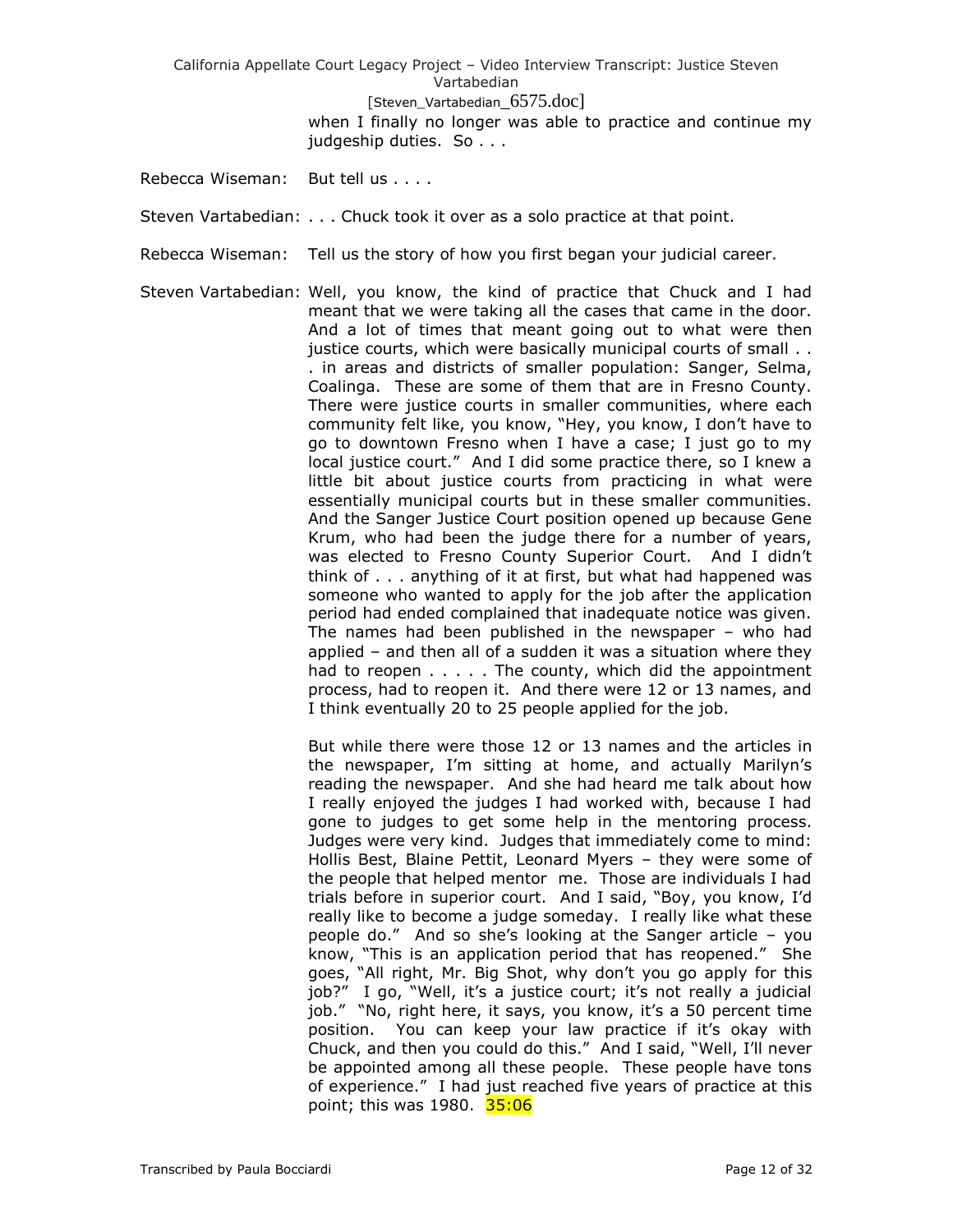Rebecca Wiseman: That would be the minimum, right?

Steven Vartabedian: Yeah, although they might have had some things about justice courts they'd let you slide a little bit. But pretty much . . . . Certainly for municipal court you had to have the minimum five years. Now for any judicial position it's 10 years. But anyway, to really be considered, five was the minimum. And these were people with a lot of experience – people who practiced in Sanger, some of the people who were already judges that were going to be combining another partial justice court position with this to make it a full time . . . . For example, you know, the person could be the judge in Selma and Sanger and make it a full-time job – that kind of thing. So I thought it over, and basically I was being challenged! "Look, it's up to you; you want to try this out." So I went ahead and applied. Didn't think I would get anywhere with it. And as I say, in those days, these were appointed by the county board of supervisors. But first there had to be an evaluation panel. So the evaluation panel for this particular position: Judge Robert Martin, Marvin Baxter, and Carmen Eanni. And I happened to know all three of them in some way. I'm not suggesting that knowing them made any difference in the process; I hope there was some merit to it. But in any event, they . . . this panel would first screen these 20 or 25 applicants and come up with the top three.

> And somehow I edged my way into number three. So I definitely wasn't the first choice of the screening panel; one and two were ahead of me, and I was number three. So again I thought, "I really don't have a chance. I really don't have a chance." But the next part of the process was being interviewed during a board of supervisors meeting. And there were five members of the board of supervisors. So we went through the interview process with them – something that was open to the public. We just stood at the podium, they asked the questions, and each of us – each of the three finalists – gave their answers. And I gave my answers. I thought I did pretty well, but again I thought nothing of it.

> And so I just kind of went home, and at that point I didn't know if they were going to announce the result right there, go back in their supervisors' chambers and come back and make a decision, or what they would do. And it turned out they were going to defer it to a later day. I didn't even write down the day they were going to consider it. So, as I understand it, later on – in fact, it happened to be my birthday – May the 8th, let me think of the year again, May the 8th, 1981, by the time the board of supervisors eventually made the decision. I didn't even know they were deciding that day, and evidently the other candidates packed the chambers with all of their friends in the legal community. They had all written letters – had their *friends* write letters – of recommendation. They had 37:51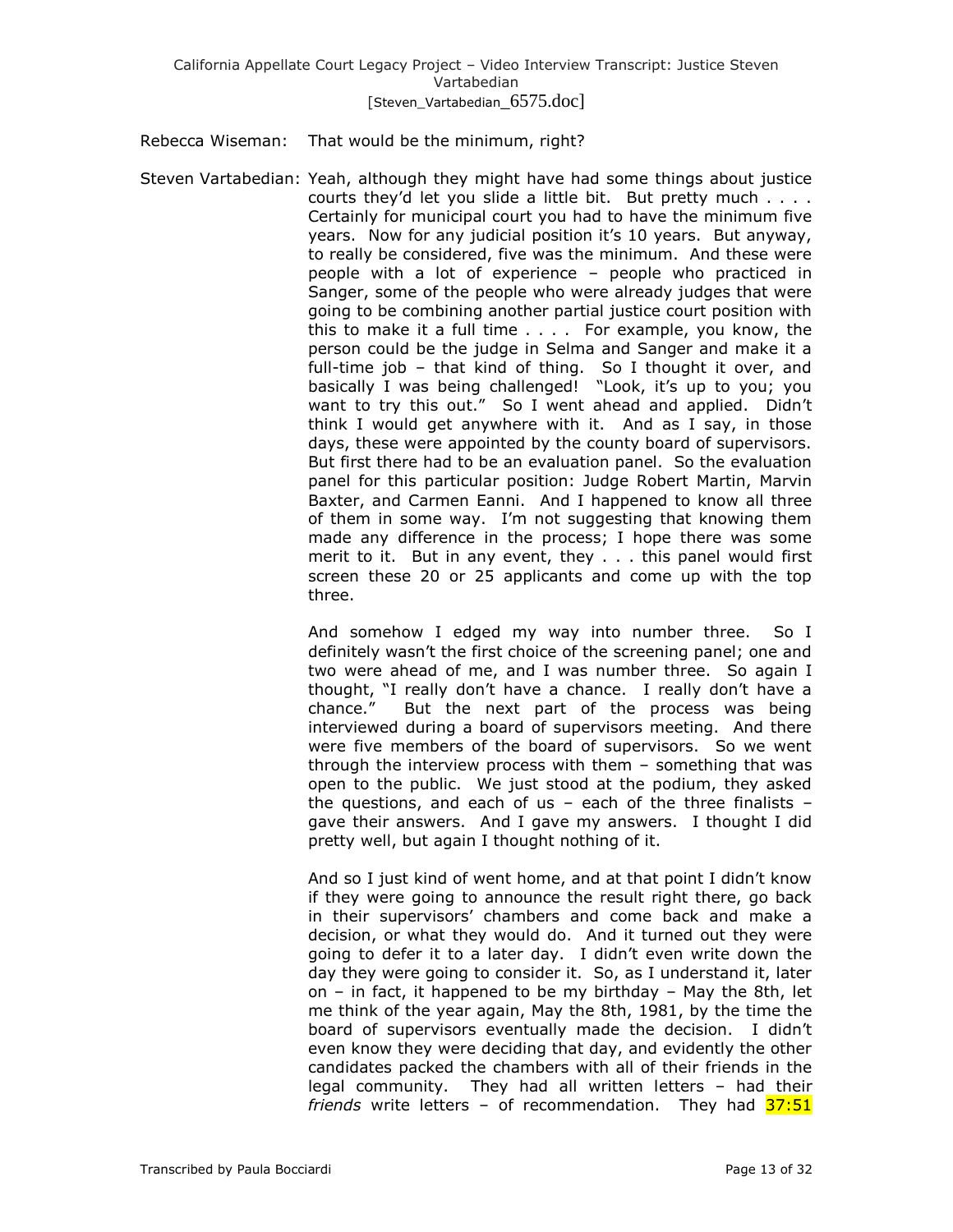### [Steven\_Vartabedian\_6575.doc]

people lobby the board of supervisors. I didn't know this at the time. I didn't do *any* of it. I just walked away, and in fact on that day I had a family law matter in Kern County. And the way I learned I was appointed: I was driving back and on KMJ radio I learned they had appointed me.

But let me tell . . . . I think the . . . . I'm sorry this has been such a long answer to your question, but later on the news there was the story about how this appointment was made. And it got into the newspaper. So this is stuff I got secondhand. I learned that the board members . . . . They actually took the vote out . . . because they want to do everything public there; they didn't want to get into any Brown Act problems. So they're taking the vote in public, and they're going back and forth, as is reported by the news, I later learned. And two members voted for candidate number one, two members voted for candidate number two, and everyone was looking at board of supervisor member number five to ask who he was voting for, to break the tie. And he said, "You know, I kind of like this Vartabedian guy. His approach was really fresh. You know, he didn't lobby us. He didn't put pressure on us." I didn't do it because I didn't know any better. But he said, "It was really refreshing. So my vote's for Vartabedian." So, okay, the board chairman says, "Well, we've got a logjam here. We can't appoint on a two, two, and one vote among three candidates. Someone's going to have to move on this thing." So they went around, evidently, several times, and then eventually . . . . Actually, the supervisor that stood up for me, the guy's name was Harry Huey. I didn't even know the man. But he stood up and, you know, was the one that made it possible that my candidacy would go further. And in the process, three of the others went ahead and said they could go along with Steve Vartabedian. So by a four-to one vote, I ended up being selected. But I was selected because of my naiveté, maybe. I didn't know any better, I didn't lobby, I wasn't anywhere around when they made that decision.

- Rebecca Wiseman: Okay. It was meant to be. You then went to the municipal  $court - is that right?$
- Steven Vartabedian: Yes, that's right. I continued at my law practice. And by the way, I did check with Chuck, my law partner. I didn't just go, "Hey, I'm going to apply for a judgeship" and want to keep my law practice. And in our law practice we figured it out where we had a formula where I would devote 50 percent of my time to the practice, and in terms of, you know, sharing the profits in the law firm I would take a commensurate amount of profits. And Chuck would get a larger sum because he was devoting 100 percent. So the two-to-one ratio on that. So I continued in that for a while, and, you know, eventually I was getting a lot of calls to come and sit in other courts when judges were away. So it kept getting to be more and more, and it got  $40:46$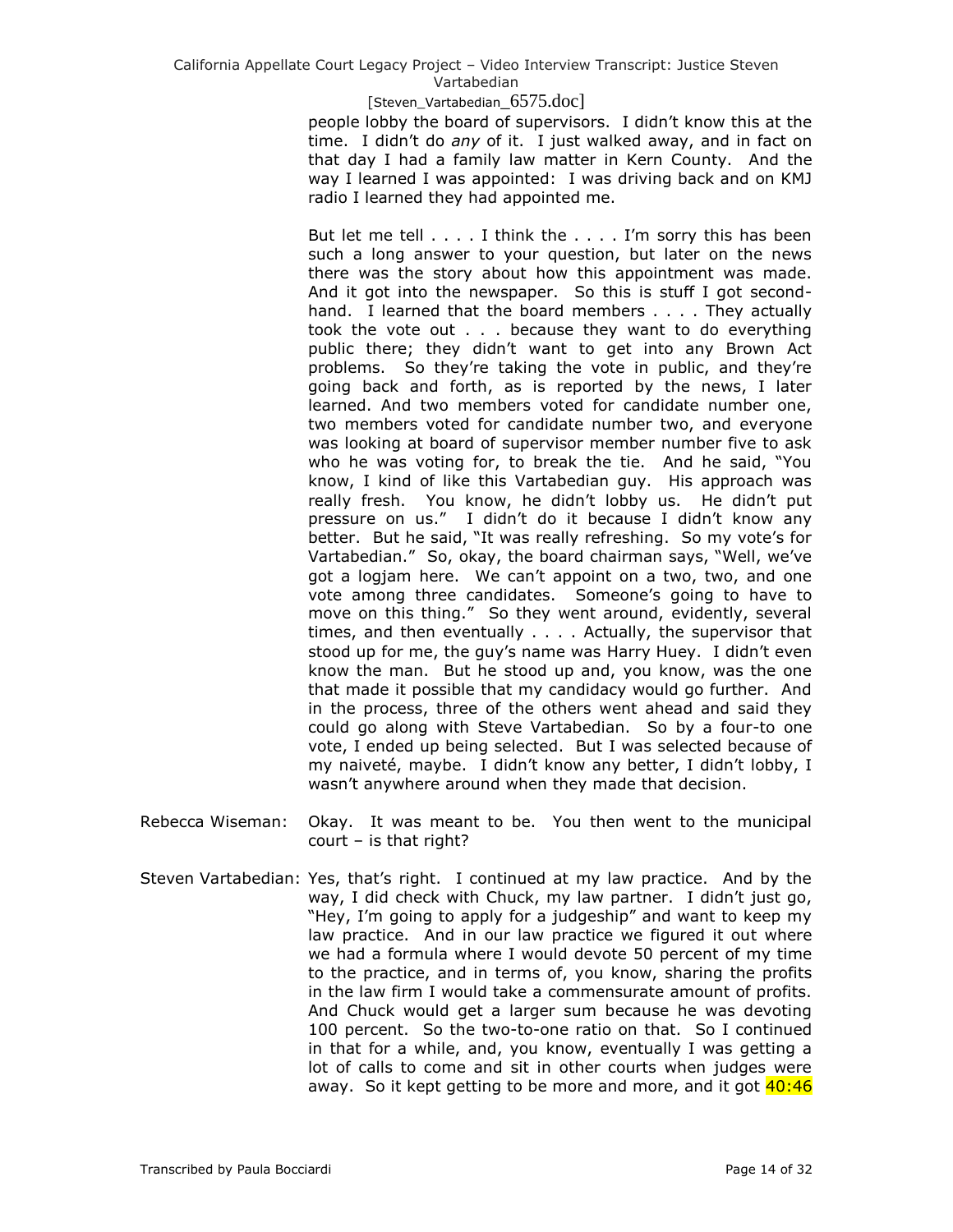[Steven\_Vartabedian\_6575.doc] to the point where I was doing the justice court, by early 1983, on a full-time basis.

But by 1983 we had a new Governor, and the Governor was George Deukmejian. And lo and behold, his appointments secretary is Marvin Baxter.

- Rebecca Wiseman: That's a name that you've mentioned so far, right?
- Steven Vartabedian: And I've mentioned that name a couple of times. So, you know, I'm not suggesting, for people seeking judgeships, that you need to know people in high places, but it . . . I can't deny that it may have helped me. I hope there was some merit to those appointments. But I did apply for Fresno Municipal Court when Governor . . . . I believe he took office the first part of 1983; it was the 1982 election that he became Governor. And by the way, Chuck had worked very hard on his campaign – Deukmejian. He went all the way back to when Deukmejian had run unsuccessfully for Attorney General, successfully for Attorney General, and then successfully for Governor. So I was lucky to have a partner who was very active in Governor Deukmejian's campaign. And so I applied, and by September of '83 I was fortunate enough to get the appointment.

And the way that phone call came . . . . Boy, these phone calls come, and this news comes to me, in very odd ways, because I finished court early in Sanger one day in September – early September was when the phone call came. And my wife and I had just had our twin daughters not long before that, and they were still very young. And I was babysitting them that day. I had finished court and I was babysitting and, you know, just very busy with the two of them. And I get this phone call, and it's the person saying, "This is Governor George Deukmejian." And I said, "Is this some kind of joke?" I'm here babysitting at home. And he goes, "No, I called your Sanger court, and they told me you were at home, and I was just calling you to tell you that you've been appointed to the Fresno Municipal Court." I said, "This is for real, isn't it, Governor Deukmejian?" He says, "Yes it is. Congratulations, Steve! But keep it under your hat; we haven't told anyone yet." So, yeah, Marilyn and I went out and celebrated that night and found a babysitter! But so I was actually babysitting . . . . Or watching the kids. I shouldn't say babysitting. I mean, I'm the father; I should be taking care of my kids. Because Marilyn and Melanie had something they were doing; Melanie had a school activity and Melanie was with her, and I was lucky enough to get off a little early from the Sanger court and that's when I got the call from Governor Deukmejian, not believing it was actually he who was calling.

- Rebecca Wiseman: So how long did you serve on the Fresno Municipal Court?
- Steven Vartabedian: I started in September of 1983 and continued there until March of 1987. <mark>43:43</mark>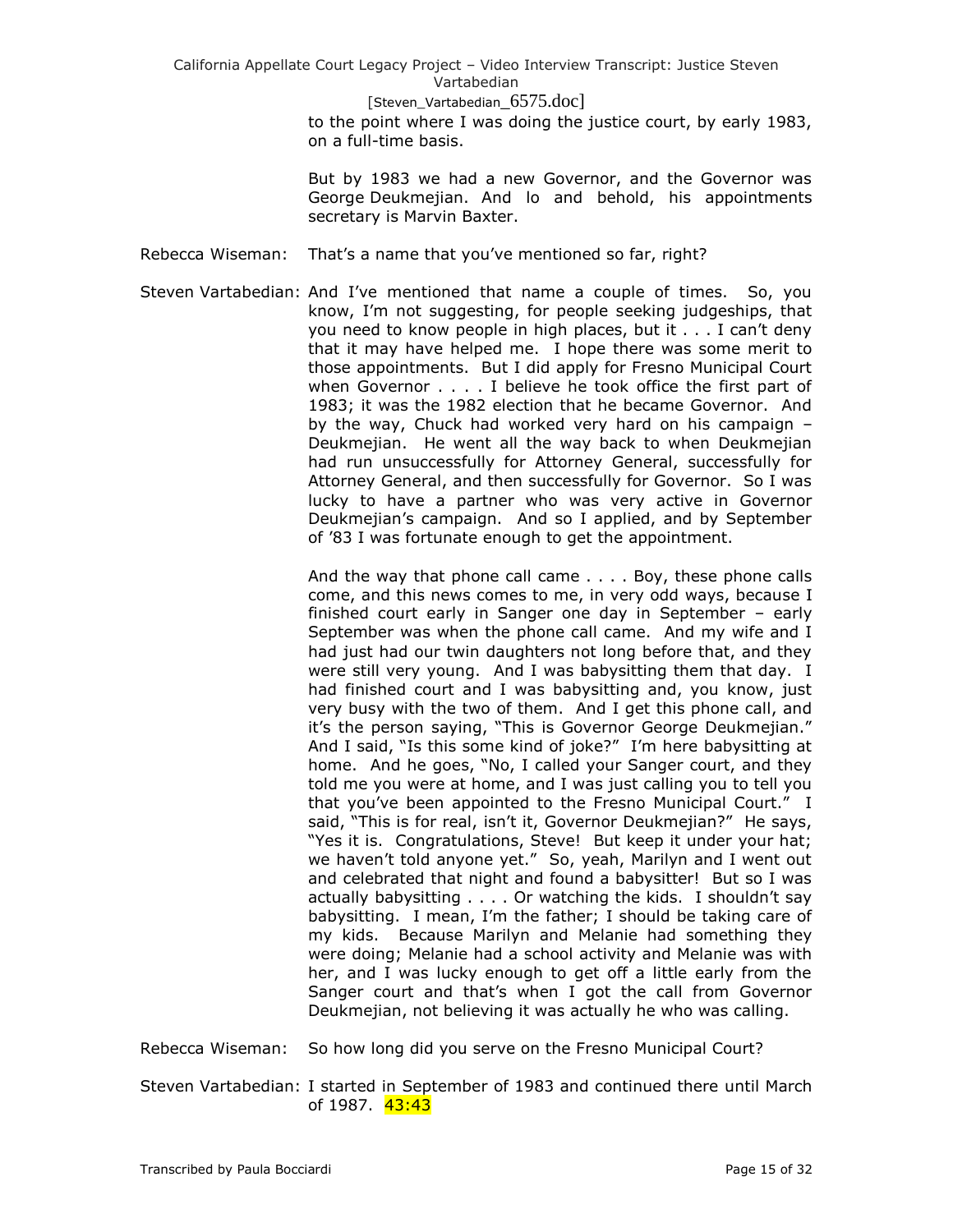California Appellate Court Legacy Project – Video Interview Transcript: Justice Steven Vartabedian [Steven\_Vartabedian\_6575.doc]

- Rebecca Wiseman: So that was approximately four . . . .
- Steven Vartabedian: Three and a half years, almost four?
- Rebecca Wiseman: Three and a half years?
- Steven Vartabedian: Yeah, three and a half years.
- Rebecca Wiseman: And that was not the end of your judicial career. You were appointed, then, to the Fresno Superior Court. Is that right?
- Steven Vartabedian: That's correct, and again . . . .
- Rebecca Wiseman: And how did that happen? I'm sensing there's a meteoric rise here.
- Steven Vartabedian: Well, you know, after . . . . I guess . . . . I like to act humble, but maybe I was getting a big head, because I got a lot of compliments on my work in municipal court. I was very fortunate. And people said, "You should apply for superior court." And I reached 10 years in December of 1985, so by the end of 1986 I went ahead and put an application in for superior court. It's, you know, a bigger challenge, something . . . . And in those days, you know, we didn't have unified trial courts, so they were separate courts. So I guess I just was flattered by people saying nice things about me, so I went ahead and put an application in. Deukmejian was still the Governor, and at that time Marv Baxter was still the appointments secretary. So I figured my chances might not be too bad. So I did that.
- Rebecca Wiseman: And when you were serving on the justice court and the municipal court, what type of assignments did you handle?
- Steven Vartabedian: Well, you know and I'm sorry, I'm getting too long-winded with these stories, but there are just a boatload of stories about experiences, especially in the justice courts. And maybe I'll tell just a few of them. But the kind of practice you have is you are a do-all judge. You do everything in the justice court – everything from traffic court . . . . We were also assigned as juvenile traffic referees out of superior court, so we did the juvenile traffic, and we had some very interesting stories from that, probably too long to mention. Did small claims court. Would do civil trials, you know, up to the jurisdictional limit, which at that time was \$25,000. Would do all misdemeanor trials – lot of DUIs and other misdemeanor cases. And would do felony prelims, and we'd even do the murder prelims out in Sanger – homicide cases. And we had quite a run, unfortunately, during those years of serious homicide cases in the Sanger community. And the district that I was in also included the Pine Flat Reservoir area, so it went up into the recreational area. So I would get things like voting violations, I would get illegal-taking-of-bear cases, I would get 46:21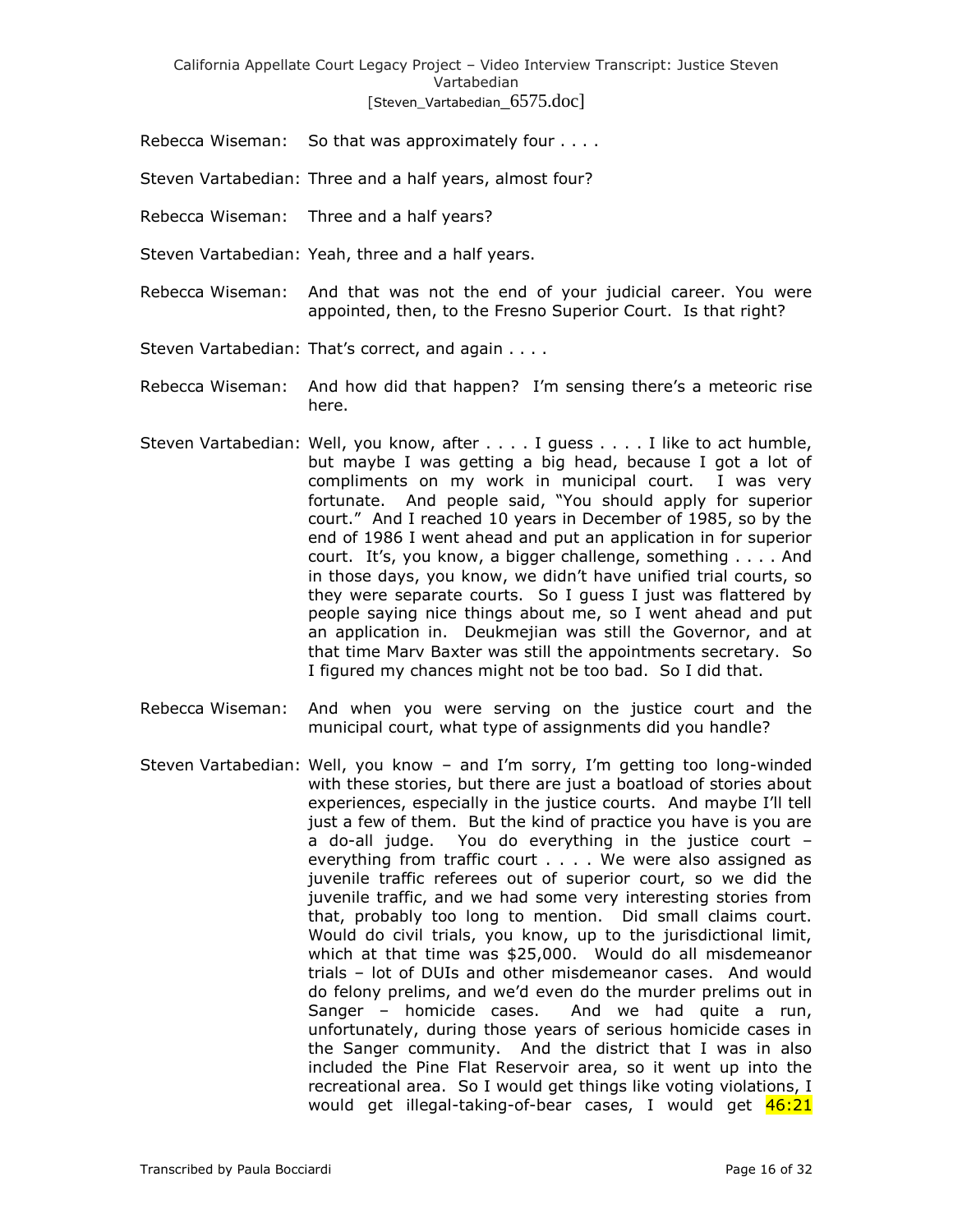#### [Steven\_Vartabedian\_6575.doc]

people who didn't have their fishing licenses. Just about every imaginable type of case at that level of jurisdiction seemed to come across my desk.

And when I say it came across my desk, it was a very cozy environment in Sanger Justice Court because the Clerk's Office, where the fines were being taken, was in the courtroom. So people would be coming in and paying their fines while I'm doing a homicide prelim! It was a very cozy environment, to say the least. And it was amazing, you know, the way these things would work. And there would be days when I'd be selecting jurors, and they wouldn't send in enough people from the Jury Commissioner's Office in Fresno. But to give you a little feeling of Mayberry – a small community court – I turned to my clerk, Phyllis Snell, who was just wonderful, what a wonderful lady she was, and she'd go, "Well, gosh, Judge, just tell Brad [who was my bailiff] . . . just have Brad go over to . . . across the street to the grocery store and then to the clothing store and he could round up some potential jurors for you!" So he literally went on the streets of downtown Sanger and got me some potential jurors so that we could complete the case. And sure enough, that's what we did! It may not have been scientific, in terms of jury pool, but that's the way we would do it on that.

And again, this . . . . And by the way, my judicial chambers would be the jury deliberation room. So I'd be kicked out of chambers whenever the jury would deliberate. And I shared the same restroom with the inmates as they would be brought from Fresno, with the jurors, and with all other people that would come, so . . . . They later expanded the space in Sanger, but at that point it was basically two rooms and a hallway that constituted the court.

So a lot of funny stories. I mean, stories like, again, the things you wouldn't see in a larger community. One day I had just sentenced a young man for driving without a . . . actually, driving with a revoked license. And I gave him the typical lecture: "Now, you're not to drive; is someone here to take you home?" and all this, and, you know, I have a courtroom full of people. He goes, "Yes, Your Honor," you know, "Everything's OK"; he walks out of the courtroom; I, you know, I order his fine and his community service and all of that. Then Phyllis Snell, my clerk, yells out at me, she goes, "Judge, Judge, Ralphie just jumped in his car and he's driving away!" So my bailiff calls the Sanger Police Department, they get right on it, and he's back in court. I mean, talk about instant justice, having just been sentenced on his revoked license, jumping into his car, and this storefront courtroom was such that my clerk could see him jump into his car out in the parking lot out front. 49:12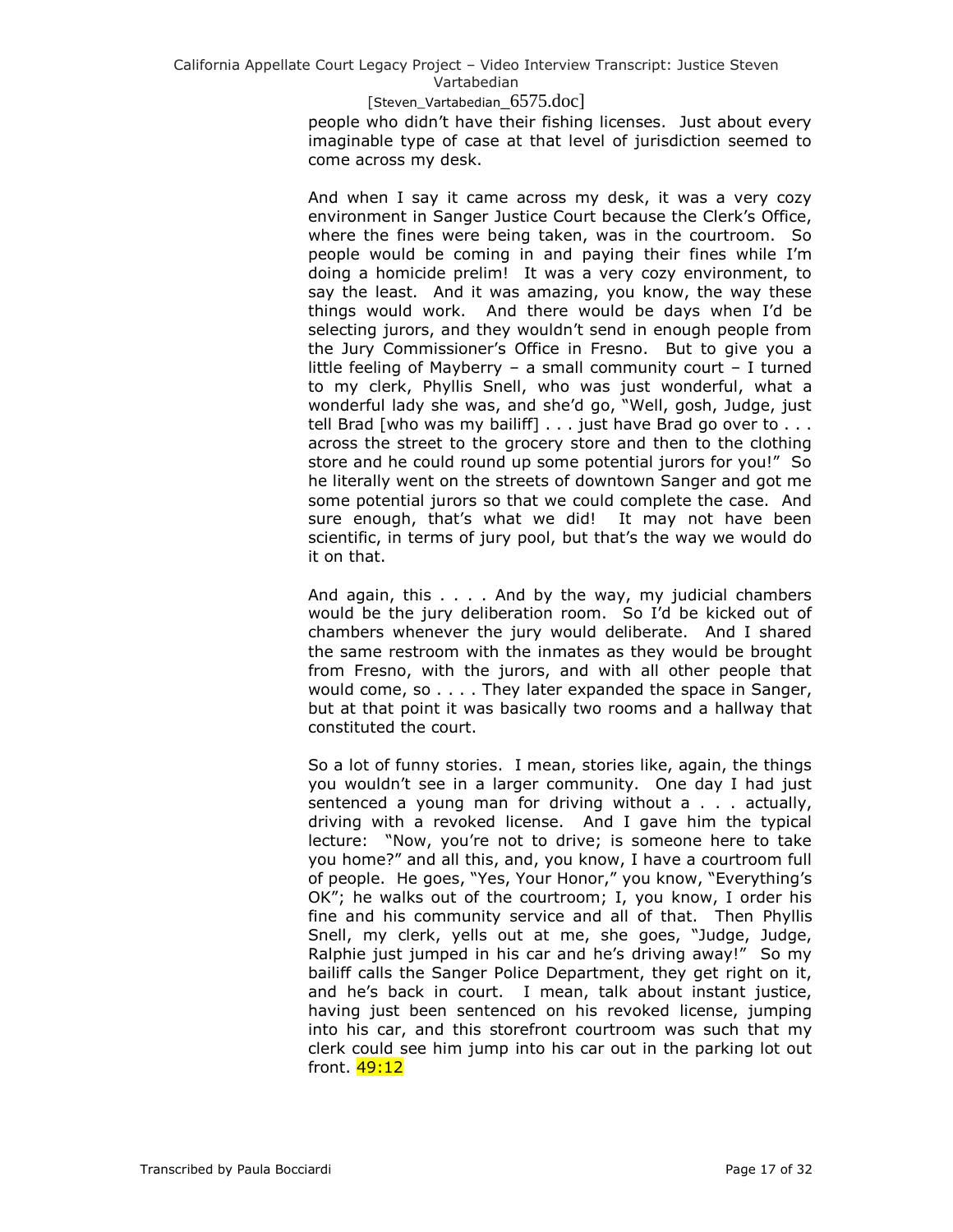## [Steven\_Vartabedian\_6575.doc]

- Rebecca Wiseman: Wow. Okay, what about when you're on superior court? What kind of assignments did you have there?
- Steven Vartabedian: Well, you know, the . . . my time in superior court, to be very honest about it, was much more mundane than the time I had in the justice court and municipal court. I started out on a general trial assignment. I tried a couple of family law cases. I tried a number of criminal cases, none really of particular note. The one criminal case I'll never forget, because I guess the defendant got the wind that he was losing – it was a child molestation case – he got the wind that he was losing and he decided not to show up for the last day of trial, so we ended up trying him in absentia. And I went through all the proper colloquies and questions and allowing him time to show up and excusing the jury for a couple days, having his attorney try to catch up with him. But the guy just took leg bail, 'cause he thought . . .
- Rebecca Wiseman: "Leg bail"?
- Steven Vartabedian: . . . it wasn't going too well. And he *was* on bail and just took off. And I don't know whatever happened to him. That was one of the experiences I had in superior court on a child molestation case. But because, I think, because of my justice court experience . . . . Although I really enjoy civil law and trying civil cases. I did have a serious personal injury trial that I did do with really great attorneys. I learned more from the attorneys than, I think . . . than I should admit. But the attorneys were Carmen Eanni and John Chinello. John Chinello was the defense attorney. And they actually ended up settling the case in chambers, just before it went to jury. But it was a long trial and it was really interesting and it, you know, it involved the *Privette* case and some of the issues dealing with those kinds of injuries that come up in . . . where you have the kinds of relationships between parties, and I learned a lot from it.

But primarily, after spending some time with . . . on a general trial assignment, I was pegged to become the criminal presiding judge. Again, because of my experience in the municipal court – I was the presiding judge of the municipal court and did the homicide block of cases there – and my experience in the Sanger Justice Court, I became the criminal presiding judge, where I might do 50 or 60 criminal sentencings in one day. So I got my speed up. And I apologize to the camera here that if I'm talking too fast, it's maybe because of those days doing that master criminal calendar, where I did sentencings, I did criminal motions, I would do some . . . I did arraignments, we did everything. If you can imagine if you have a large county as Fresno County you'd have one judge doing all of those criminal type of functions that aren't going to the trial court. So that . . . I think I ended up spending nearly two years doing that, and I finished my  $52:09$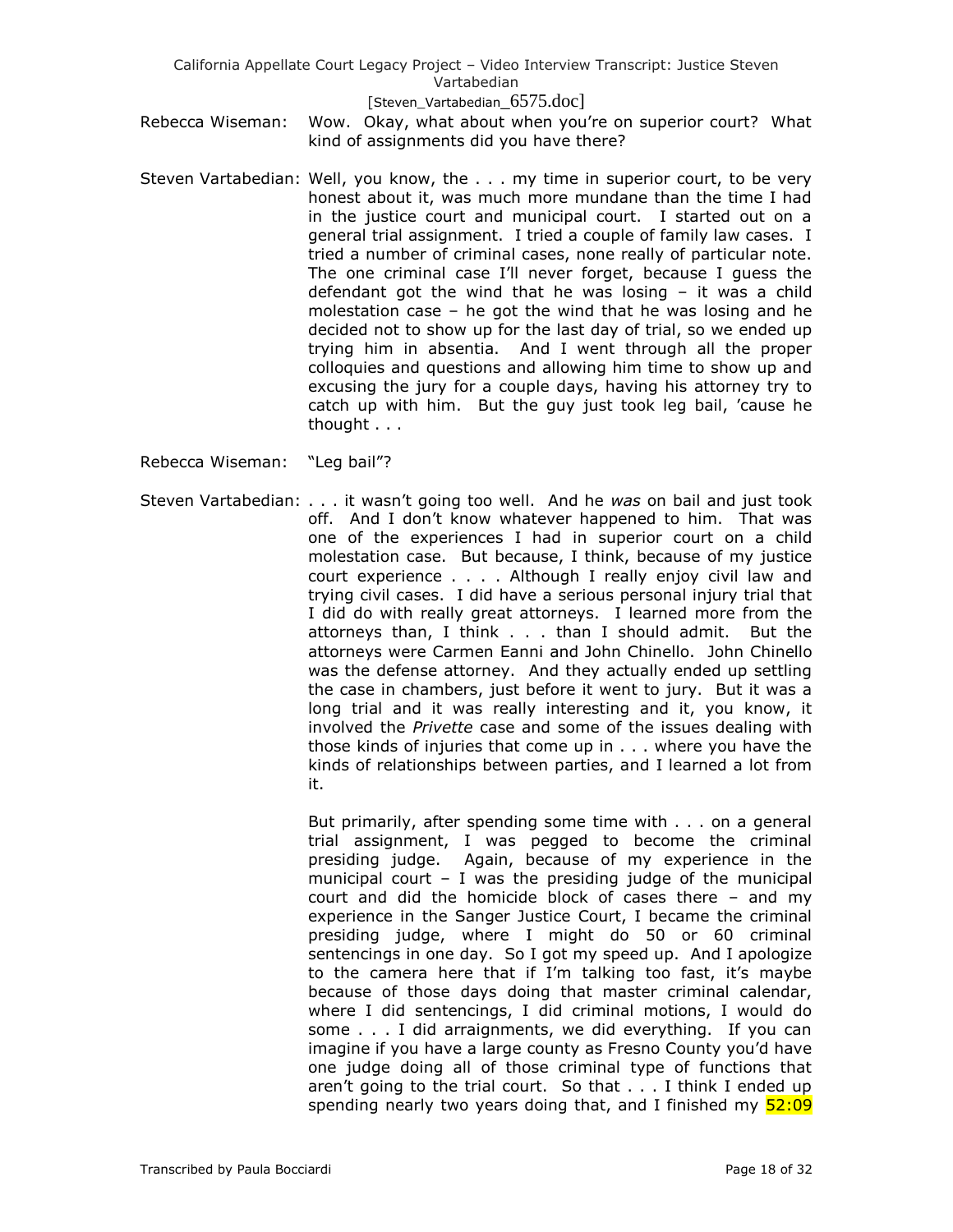California Appellate Court Legacy Project – Video Interview Transcript: Justice Steven Vartabedian [Steven\_Vartabedian\_6575.doc] time in superior court there. I think I had the more interesting cases, though, probably in municipal court . . .

Rebecca Wiseman: Right.

Steven Vartabedian: . . . because of that two years of assignment.

- Rebecca Wiseman: Were you popular with the court reporters?
- Steven Vartabedian: They would get on me because I would talk too fast. I tried to speak clear, maybe from the education I'd had, but when you're a debater you speak fast because there's a time clock. You have a timer putting up "You're down to four minutes, you're down to three minutes, you're down to two minutes," and you just start talking very fast. So the people that might transcribe this interview won't appreciate me because I might be elevating my speed and I'll have to remind myself to slow down. It was that thing that debaters develop that is sort of like the more words you get per minute, the more information you get across to the judges.
- Rebecca Wiseman: Well, now, this was not the end of your judicial career. How long were you on the superior court before you applied to the Court of Appeal?
- Steven Vartabedian: I'm going to have to think about that. I think I got my 10 years in – which was the minimum you needed for superior court – in December of 1985. I would say by late 1986 I probably applied, and I was appointed in March of '87. So it was probably more middle of '86 by the time it would have to go through the JNE Commission process.

Could I just go back to the muni court experience for a while?

Rebecca Wiseman: Sure!

Steven Vartabedian: And I apologize for this . . .

Rebecca Wiseman: No . . . .

Steven Vartabedian: . . . but as I say, I think I had some really interesting experiences with some of the preliminary hearings I had. One of the things I did, actually even before I got on municipal court: A judge was needed in Kings County to try . . . to re-do the Booker Hillery Preliminary Hearing. And the reason this was a re-do was because the matter had been remanded back from the U.S. Supreme Court because Booker Hillery in the early 1960s – about . . . I think it was 1961 – was convicted of rape. And the U.S. Supreme Court . . . . Here it's about 1983, I believe, ruling that the  $-$  it was done by grand jury indictment – that there was not a diverse enough grand jury panel. So I had to do a preliminary hearing, pre-*Miranda* rules. So I thought that was an interesting experience I wanted to  $\frac{54:39}{2}$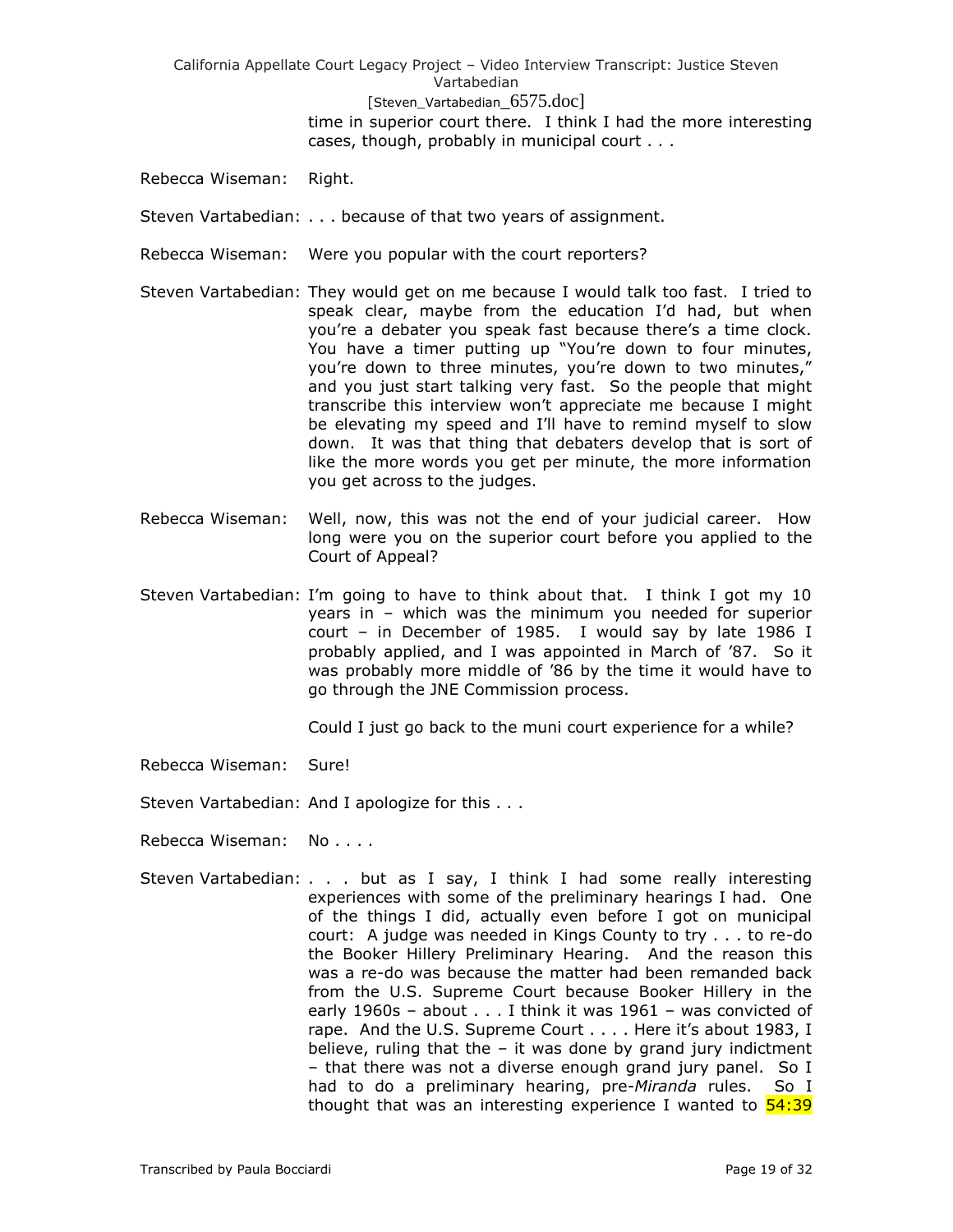# [Steven\_Vartabedian\_6575.doc]

share with people – that it's really something when you go back in history and have to try a case dealing with the way law was at some fixed historical point. Actually doing a case that I think was 1961 – of course, *Miranda* came after that – actually had to make rulings in that preliminary hearing re-do of the grand jury indictment for Booker Hillery in Kings County, applying the law that existed at the time of his indictment.

Rebecca Wiseman: Wow!

- Steven Vartabedian: So that was an interesting experience, I thought. And on the homicide block for prelims, I had one of the most intriguing cases, and it was a case that extended from Kings . . . excuse me, Kern County to Fresno County: the case of Steven Catlin. Mr. Catlin was accused of poisoning various family members and the method of the poisoning, as it turned out, was paraquat poisoning. And it was such an interesting case because evidently it was both of his parents – he collected life insurance receipts for that – and his first two wives. Wife number three was on to him and suspected he was trying to poison *her* and reported it to the authorities. So we had cases that went several years back where they actually had to re-do the autopsies of these four . . . the mom and the dad and the two prior wives, and this was all instigated by wife number three. And some of . . . . I think two of the cases might have been in Kern County and two of the cases were in Fresno, and they got consolidated for a prelim before me. And I remember Boyd Stephens, who was the ex-Medical Examiner of San Francisco, was brought in to testify; they brought in all the high guns because it was a difficult case to prove scientifically. And of course today we get that kind of thing with DNA evidence. But it was just an intriguing case. Larry Jones was the D.A. who later became a judge and unfortunately passed long before his time, Larry Jones did. But he presented the case. And this is just the prelim; I mean, it went to trial later on. But it was just a *fascinating* case, the situation that it presented. And it was actually made into a movie. Harry Hamlin played Mr. Catlin; I can't say I recall who played the prelim judge!
- Rebecca Wiseman: Well, it should have been you!
- Steven Vartabedian: Yeah *[laughs].* But I just offer these 'cause these were the more fascinating experiences I had in the lower court. Those were two cases that I thought were . . .

Rebecca Wiseman: Right.

Steven Vartabedian: . . . of particular interest to me and . . .

Rebecca Wiseman: Any others . . .

Steven Vartabedian: . . . maybe helped me along the way.  $57:11$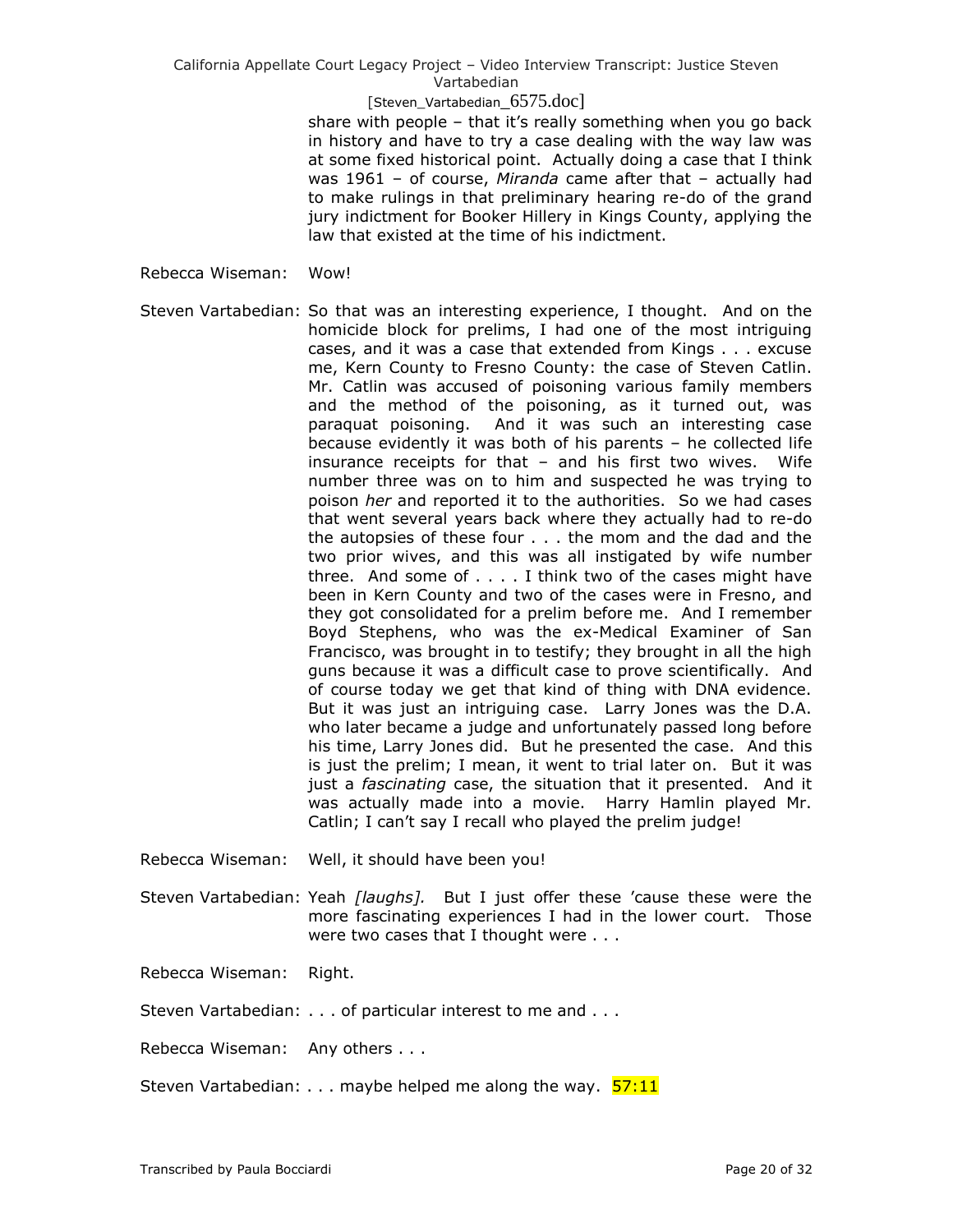# California Appellate Court Legacy Project – Video Interview Transcript: Justice Steven Vartabedian [Steven\_Vartabedian\_6575.doc]

Rebecca Wiseman: . . . that come to mind?

- Steven Vartabedian: Well, you know that I did a case for a guy who's still on death row: Wilbur Jennings, who was known as "The Ditchbank Murderer." He would take women who he perceived were prostitutes, and take them out – just awful, awful facts – would take them out to these ditchbank areas and leave the bodies. And I think even years later they determined that he may have killed other people. But I did a prelim of about five of his victims. I think eventually there may have been more than that. It was four or five; I'm not sure of the number. But just a very high-profile case that . . . . Very disturbing, but a significant case, and one that certainly got my attention. That was another case. But I think I've talked maybe enough about . . .
- Rebecca Wiseman: All right.
- Steven Vartabedian: . . . those experiences. But . . . .
- Rebecca Wiseman: Okay. Now let's fast-forward and get you on the . . . .
- Steven Vartabedian: I'm sorry. I'm the one that took us back to that point . . . .
- Rebecca Wiseman: No. No, no. Let's get us on . . . get you on the Court of Appeal.
- Steven Vartabedian: Get me on the Court of Appeal!
- Rebecca Wiseman: Yes. And tell us how that came about.
- Steven Vartabedian: How did that come about? That's a good question. I'm not so sure I know how that came about. I guess one of the ways it came about is Governor Deukmejian was still Governor in 1989. The way it came about was the Court of Appeal was in pretty rapid expansion mode from . . . . during the '80s. The court's size had increased a lot, you know, from the original three justices to five, then seven, then nine. And then it was a point where there were about maybe one new position and two judges retiring during that point in time. And one of the judges was Justice Hamlin, who had also served in superior court – another judge who mentored me. And I failed to mention him, really, that I had trials before eventual Justice Hamlin when he was a judge. But Justice Hamlin was one of the retirees. Justice Woolpert was another. So there were three vacancies at the beginning of 1989, and those vacancies were eventually assumed by Nick Dibiaso, myself, and Jim Thaxter. And those names will be coming up a little bit later in our discussion, I think, just to say how my path crosses with so many people. But I just applied because I knew there were positions available. There were three positions at about that time available on the Court of Appeal, and maybe my ego got a little bit ahold of me there and thought this would be  $59:52$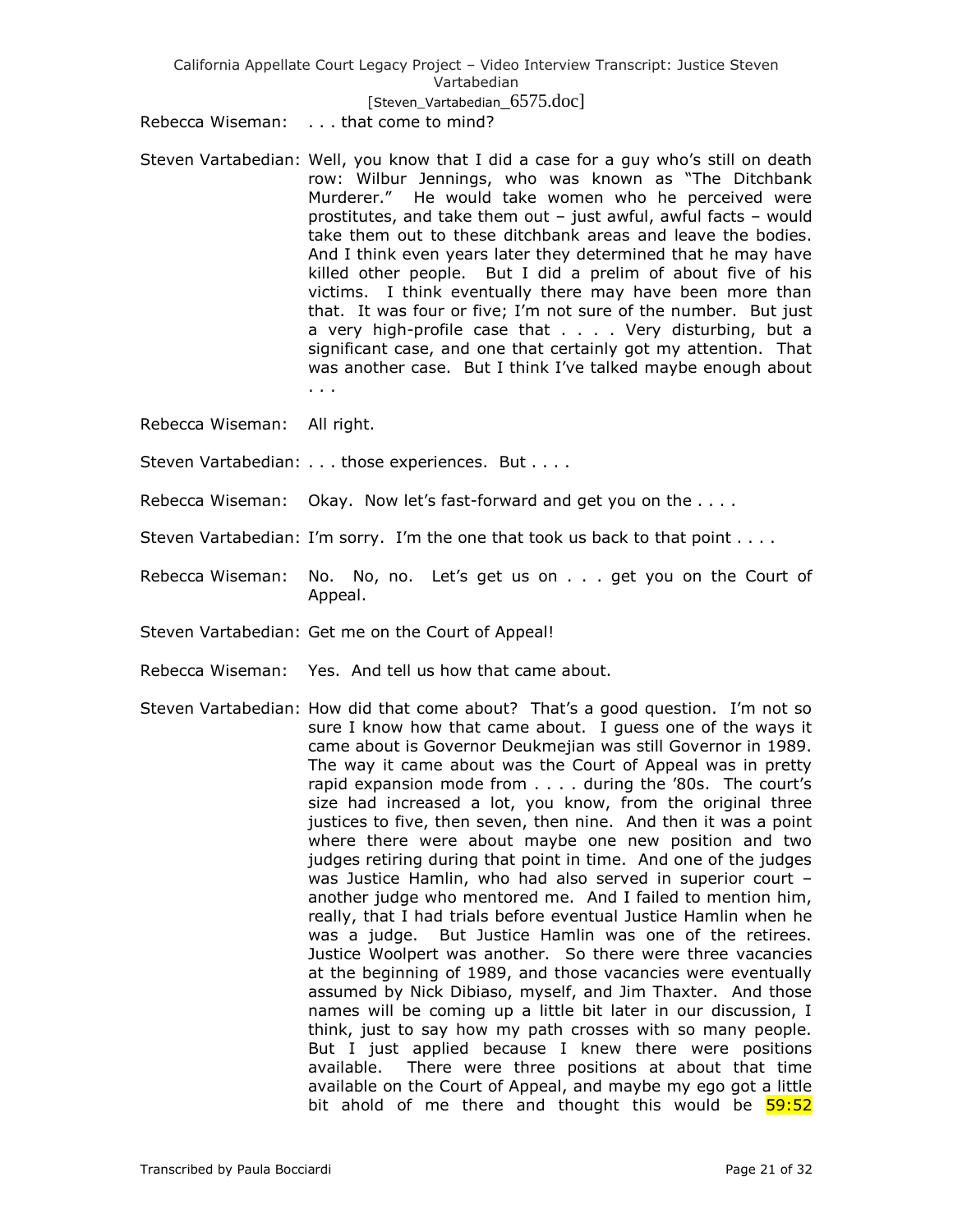[Steven\_Vartabedian\_6575.doc]

something nice to do, it's viewed as an elevation, and I felt encouraged to do it. So I did it. And it was a Governor who was familiar with me, so I put in my application.

- Rebecca Wiseman: And . . . .
- David Knight: I'm going to stop you both right here and change tapes.
- Rebecca Wiseman: Okay.
- David Knight: . . . . . question whenever you're ready.
- Rebecca Wiseman: So, was your application successful?
- Steven Vartabedian: By October actually, I think the word came, it was either late September or October . . . actually it was October, yeah, and . . . September or October, I'm not sure. But the word did come from the Governor's Office about my nomination. So we would have the actual hearing before the Judicial Nominations Committee, consisting of the Chief Justice, the Presiding Justice – then Don Franson of the Court of Appeal – and the Attorney General, who was then John Van De Kamp.
- Rebecca Wiseman: Okay. Well, how did it go?
- Steven Vartabedian: The . . . . My hearing was scheduled I believe it was for October the 20th. October the 19th was the San Francisco earthquake. I may have my dates wrong. But it . . . . Maybe my hearing was the 19th and the San Francisco earthquake was either the 17th or the 18th of October. But luckily we had scheduled it in Fresno, not in San Francisco. But Justice Malcolm Lucas, I think he opened the hearing with saying, "This has been an earth-shaking event, your nomination." And it proceeded. Luckily we were doing it in Fresno. And the Supreme Court at that time didn't have a home; their court facility was shut down because of the earthquake. So I wasn't sure it was even going to happen. But Justice Lucas went ahead and had it in Fresno as had already been planned because he tended to do that; he would travel to the location to conduct the hearing. And it went pretty well. The Attorney General threw me a few curveballs and kind of questioned the issue of potential influence I might have had because Chuck Poochigian at that time was the assistant appointments secretary to Marv Baxter. Actually, no – he was the assistant appointments secretary to Terry Flanigan at that point. Terry Flanigan was the appointments secretary because Marv Baxter had already taken the Court of Appeal at that point; Justice Baxter was on the Court of Appeal.
- Rebecca Wiseman: Which was the Fifth District Court of Appeal.
- Steven Vartabedian: Which was the Fifth District Court of Appeal. So yeah, I got a few curves about, you know, do you think this is right  $1:02:29$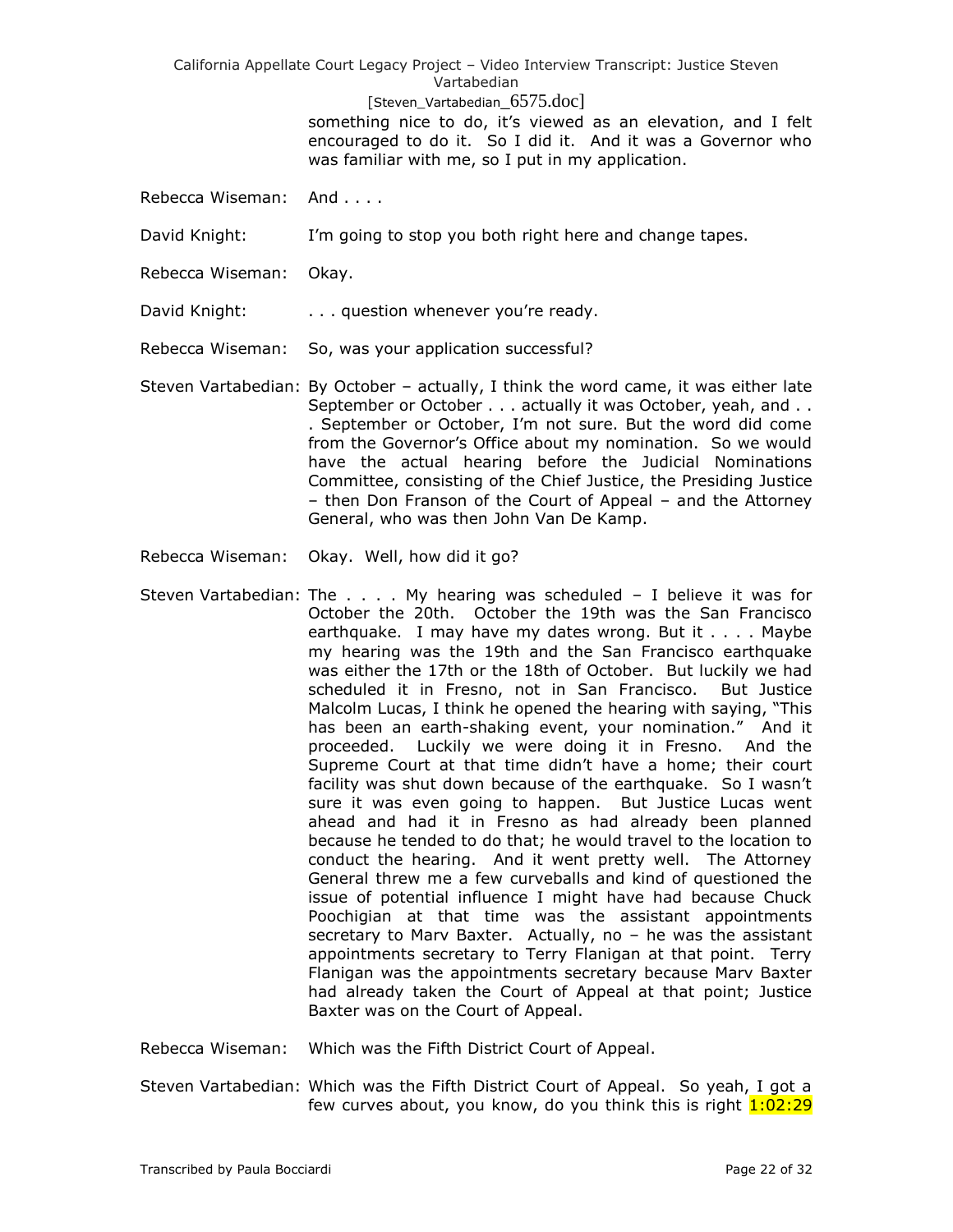#### [Steven\_Vartabedian\_6575.doc]

that you have someone working in the Governor's Office that was your partner, and has this influenced the process? And I dodged around those questions and eventually was confirmed by a three-zero vote.

- Rebecca Wiseman: Yeah. Now, you've served at every conceivable judicial level, starting from the justice court, municipal court, superior court, Court of Appeal.
- Rebecca Wiseman: I did serve one day on assignment to the Supreme Court.
- Rebecca Wiseman: Okay, everyone!

Steven Vartabedian: So we'll just cover that with a minimal bit of experience.

- Rebecca Wiseman: Everyone. What differences do you see between serving on a trial court bench as opposed to an appellate bench?
- Steven Vartabedian: Well, you know, in the trial court obviously you're closer to the people. You're dealing with them in a very close way, and you're trying to get your message across, in a criminal case, you know, that the person needs to change their life if they have done things that have wronged society. In a family law case, you're trying to assist the parties because the case doesn't end with the family law litigation. Oftentimes there are children, and the people are going to have to have contact with each other. So you're dealing very specifically with people, you're dealing very specifically with attorneys. You're constantly busy; you're trying one case, you've got a jury out on one case, and you're selecting a jury on another. It's not totally devoid of academic exercise, but you don't have a whole lot of time to do the proper research, perhaps, into your cases when you're dealing with jury instructions on a very quick basis and you want to maybe check the cases that are being cited, or a particular instruction to make sure you're getting it right. I mean, you do all that as much as you can. There's a little bit of research attorney assistance, but not much.

And then of course you have the Court of Appeal, the Supreme Court – the appellate courts – where you *do* have some time, you *do* have some assistance with the research. I . . . . You can go . . . . I'm old-fashioned; I would go to the bookshelf and pull that case out and read the case that is being cited to you. And actually be satisfied with what the attorneys are representing to you in an appellate case, for example, where maybe you wouldn't have the time to do that on the trial court. You have less contact with people. Your contact, you know, certainly is with some very fine people – the research attorneys, your fellow associate justices, and the presiding justice. But you're certainly very limited in your public contact. So it's a difference between having the time to study your case and become a little bit more academically specific on getting things right. The writing part of it, with the help of the  $1:05:25$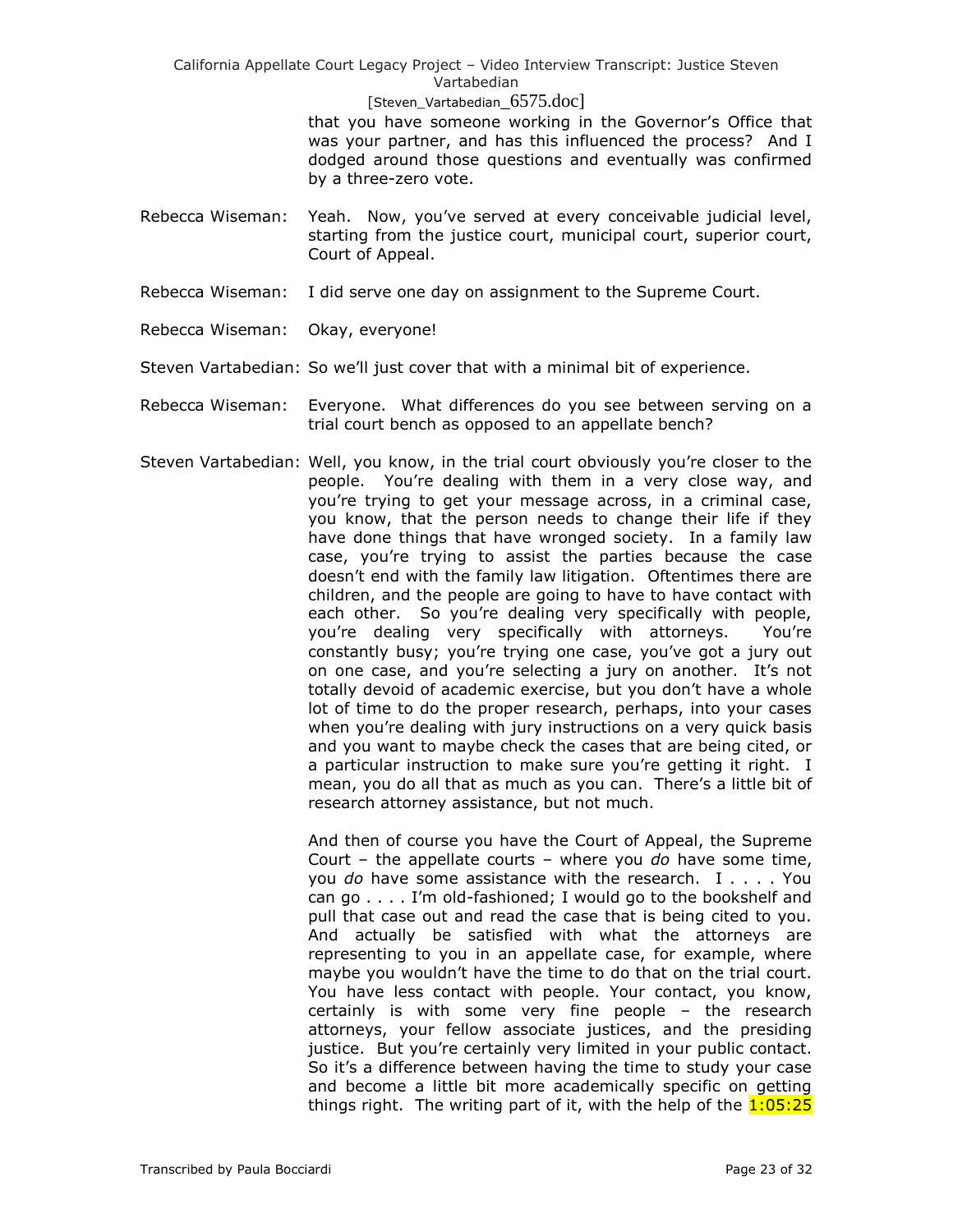## [Steven\_Vartabedian\_6575.doc]

research attorneys, is where you're taking time to get the right word in a particular case to make sure it's not misconstrued. Whereas, you know, when I issued opinions in superior court I really didn't have the time to get into that kind of detail. So I would say those differences are between the people contact and the amount that one is able to give to academic excellence in an appellate opinion.

- Rebecca Wiseman: Was it hard to make the transition? You had a pretty exciting experience on the trial bench.
- Steven Vartabedian: You know, it was pretty easy because at first I really liked getting into the cases, the academic side, talking things out with . . . . Because here you're, you know, a panel of three people, not just one judge making a decision. Being able to talk with other people. I really enjoyed that for a while. But I have to be honest: I would say I kind of hit a wall of sorts after three or four years and saw myself missing what I was doing in the trial court. So those first three or four years I was just taking great delight in being able to dig, dig, dig into cases and author opinions. Really excited. Hey, putting out a published opinion – that was exciting. I mean, I was really into the job and wasn't thinking about what I was missing, but then I did hit a point in time where I started saying, "You know, I really do miss that people contact."
- Rebecca Wiseman: All right. Any cases at the Court of Appeal that stand out in particular?
- Steven Vartabedian: Oh, wow. Let me try to highlight the ones that stand out. And you know what? I think from the position we have as Court of Appeal justices, sometimes the most significant cases we handle do not end up being our opinions. The case is taken by the Supreme Court. And to me, some of the most significant cases that I had were just that.

I remember one case – *Snyder v. Michael's Stores* – and I think that was, oh, in the mid-1990s, where the question was whether a child who is eventually born, but who was injured in utero while the mother was in the workplace, whether that child is limited to the workers' compensation law and the benefits the mother would receive, because in that particular case the recovery would be zero for the child. Whether there was tort recovery available to the child. And the only existing case at that time that spoke to that issue in California was *Bell v. Macy's,* and it went the way of saying, yes, the mother was limited to the . . . the *child* was limited to the mother's workers' comp benefits; therefore there was no tort recovery available – no tort remedy available to the child. And Mike Campbell, research attorney, worked that case for me, and I said, "Mike, we've got to look at out-of-state cases on this. We've got to find something, 'cause this just doesn't seem right to me. It doesn't seem right." And certainly Mike did an 1:08:46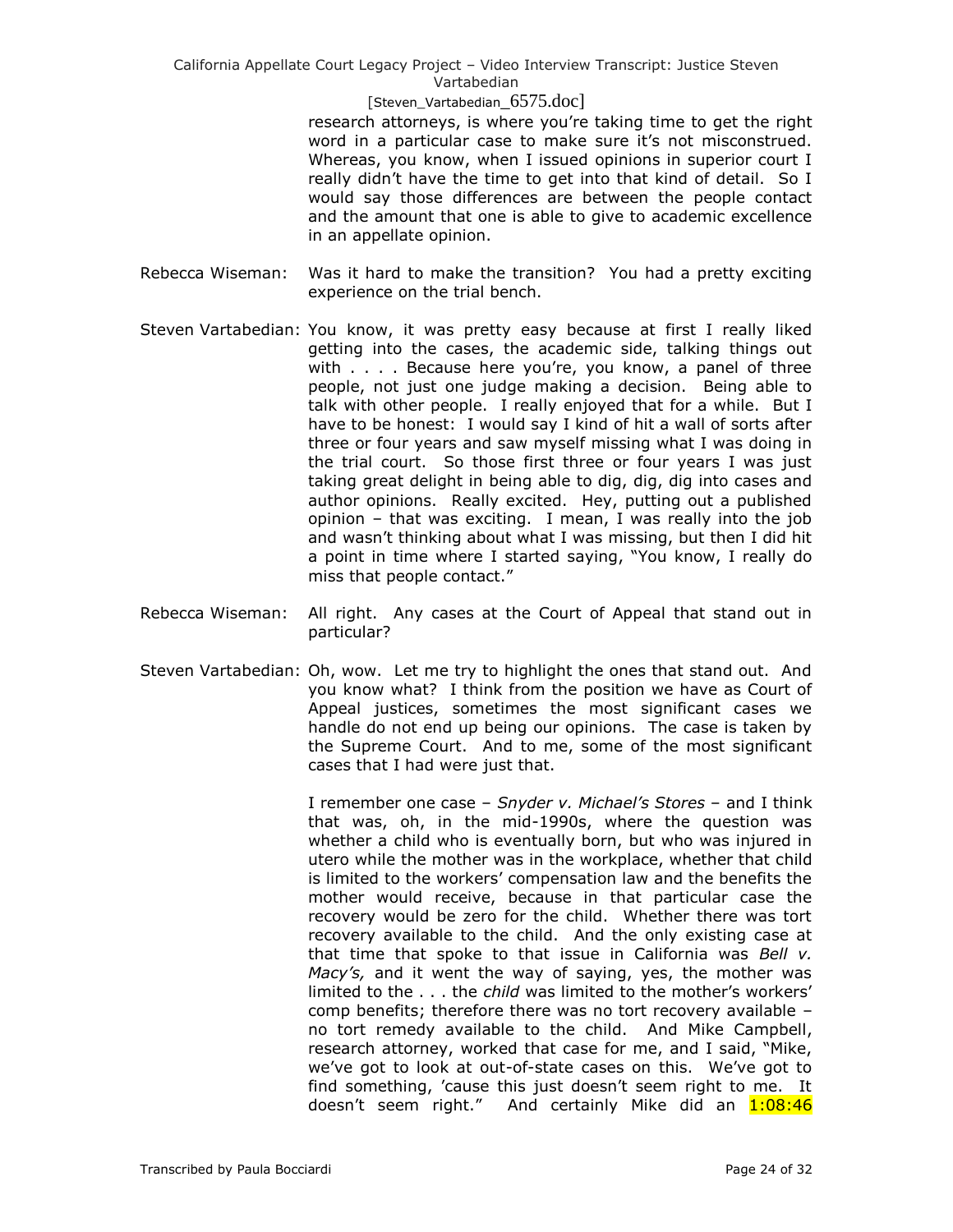## [Steven\_Vartabedian\_6575.doc]

excellent job; we brought in a lot of out-of-state cases, we cited a Civil Code section, which talks in terms of the rights of an unborn child who eventually *is* born, and we reversed it against the only case that was out there in California. We reversed that judgment and said that the child had a right to a tort remedy. And the Supreme Court affirmed our opinion in that case. So that case meant a lot to me. And my name's not on any case anywhere, but I thought that was a very significant case.

Another significant case  $-$  actually cases that I spent  $\ldots$  there were a series of cases, and these would be the punitive damage cases that were assigned to me. And by the way, I think these cases are assigned . . . got assigned to me, and I like to always joke, when people look at me and say, "During a certain period of time, Steve Vartabedian had more grants of review than any other judge in the state." Well, it was true there were some very challenging cases, and I relished those cases, and I probably got them because I was fortunate to have very good research attorneys. And anyway, the punitive damage cases started with *Romo v. Ford Motor Company,* in which a trial judge granted a motion for a new trial on a \$290 million punitive damage award in a case of product defect for a . . . what the jury found to be a defective Ford Bronco – early days of the Ford Bronco where it was essentially a shell mounted to a pickup truck and they made it into an SUV. And it didn't have protection – at least the jury found that – the adequate protection in terms of the roof of the vehicle. The Ford argument . . . . I mean, Ford obviously argued against the finding of liability, but liability was found. But the judge did grant a motion for a new trial on the punitive damage award on the issue of jury misconduct. And for that part of the case we found juror self-correction – that the jury in fact corrected itself.

It's really tough when you get cases . . . . And I had many more cases of juror misconduct, and I just feel really strongly, you have to be very careful before you take a case out of the hands of a jury that's decided a case, that has heard all of the evidence. And in this case actually the judge had ruled differently. But many times you have a judge that does not find, on a motion for a new trial, that there was jury misconduct. This one, the judge happened to find. But that case was very important for that aspect, of where a jury . . . where you have evidence that the jurors did self-correct, that any misstatements they made were later corrected before they actually came to their decision. You can't always get that information because of various things that you cannot get into the record on an issue of jury misconduct. But there was enough here for us to decide that. So we affirmed it, but the . . . another issue . . . . We affirmed that part of it. Another issue in the case, by the way, was the issue of corporate malice, and .... Where you have a lot of individuals following a 1:12:06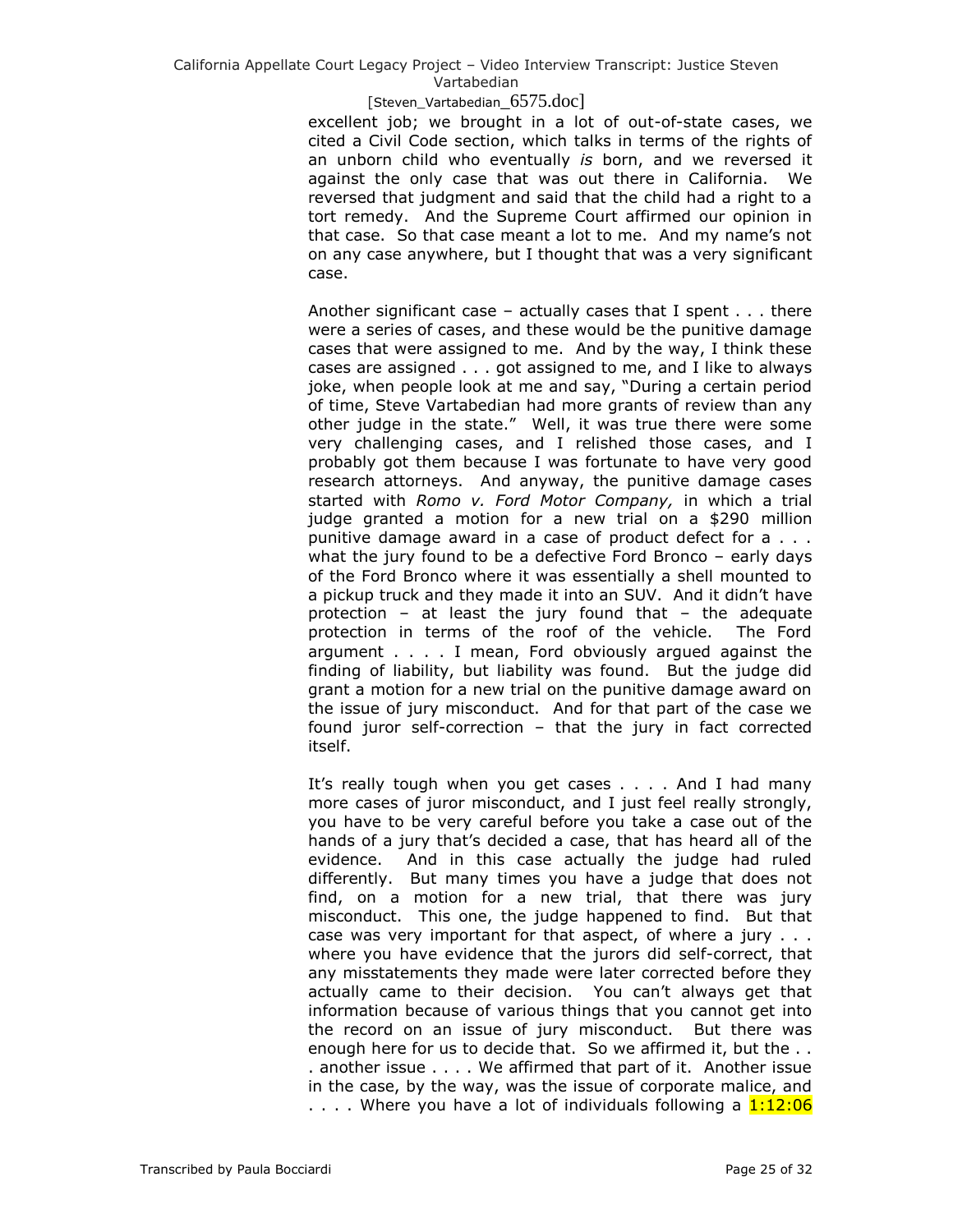### [Steven\_Vartabedian\_6575.doc]

corporate policy, can you really pin it down on one person acting maliciously? So I believe we wrote some law on corporate malice that is used by  $-$  and attorneys tell me this now – that they use the corporate malice and the juror correction from the case. And we're lucky the case didn't get depublished along the way, because what happened was . . . . And I've been told that that \$290 million decision that we made going back to the jury verdict and restoring that was at that time the largest punitive damage award ever affirmed by an appellate court in the United States. Something may have come up more recently – maybe not, in light of the way the law has gone. But I'm sorry, again, I'm getting very lengthy in my explanation, but the critical issue in that case eventually boiled down to the punitive damage award.

And the U.S. Supreme Court . . . . The primary case at that time was *Gore v. BMW*. *Gore v. BMW* was a case where, along with another group of cases, the U.S. Supreme Court was basically drawing the line, perhaps to where there might be a due process violation of the rights of a corporate entity that gets large punitive damage awards against it. And that was a case that, you know, weighed very heavily on it. But this was a case where two people died. It was a serious product defect. The Romo family members were seriously injured in the case. There were significant general and special damages. I think the ratio was maybe 50 to 1 from the award of compensatory damages to the punitives. And just in looking at *Gore v. BMW,* one of the members of the U.S. Supreme Court said, "This was hardly a noticeable flaw on the paint job that punitive damages were awarded upon." I said, "You know, this case is really different. This is not a matter of cosmetics of one's vehicle, where punitive damage awards were made against BMW. This is, you know, fairly high on the reprehensibility scale and seriousness scale, in terms of the many factors that are looked at as stated by the U.S. Supreme Court." Well, so we passed muster with the California Supreme Court. California Supreme Court said, "Fine." They did not take the case for review. Ford appeals to the U.S. Supreme Court, cert is granted.

In the meantime, the case of *State Farm v. Campbell* is decided and the Supreme Court gets a little broader, although *State Farm v. Campbell* is essentially a bad faith case, not injury. And the Supreme Court starts talking numbers and saying, "Well, you know, maybe we'd better . . . we'd better have better scrutiny if anything is double digit; anything more than 10 to 1 should be scrutinized more." And a whole group of cases, from all over the United Sates, went to the U.S. Supreme Court. U.S. Supreme Court sent those cases back and said, "Reconsider in light of *State Farm v. Campbell.*" So we got it back. We did *Romo* Two. And we reduced the amount. But still a substantial punitive damage award. 1:15:25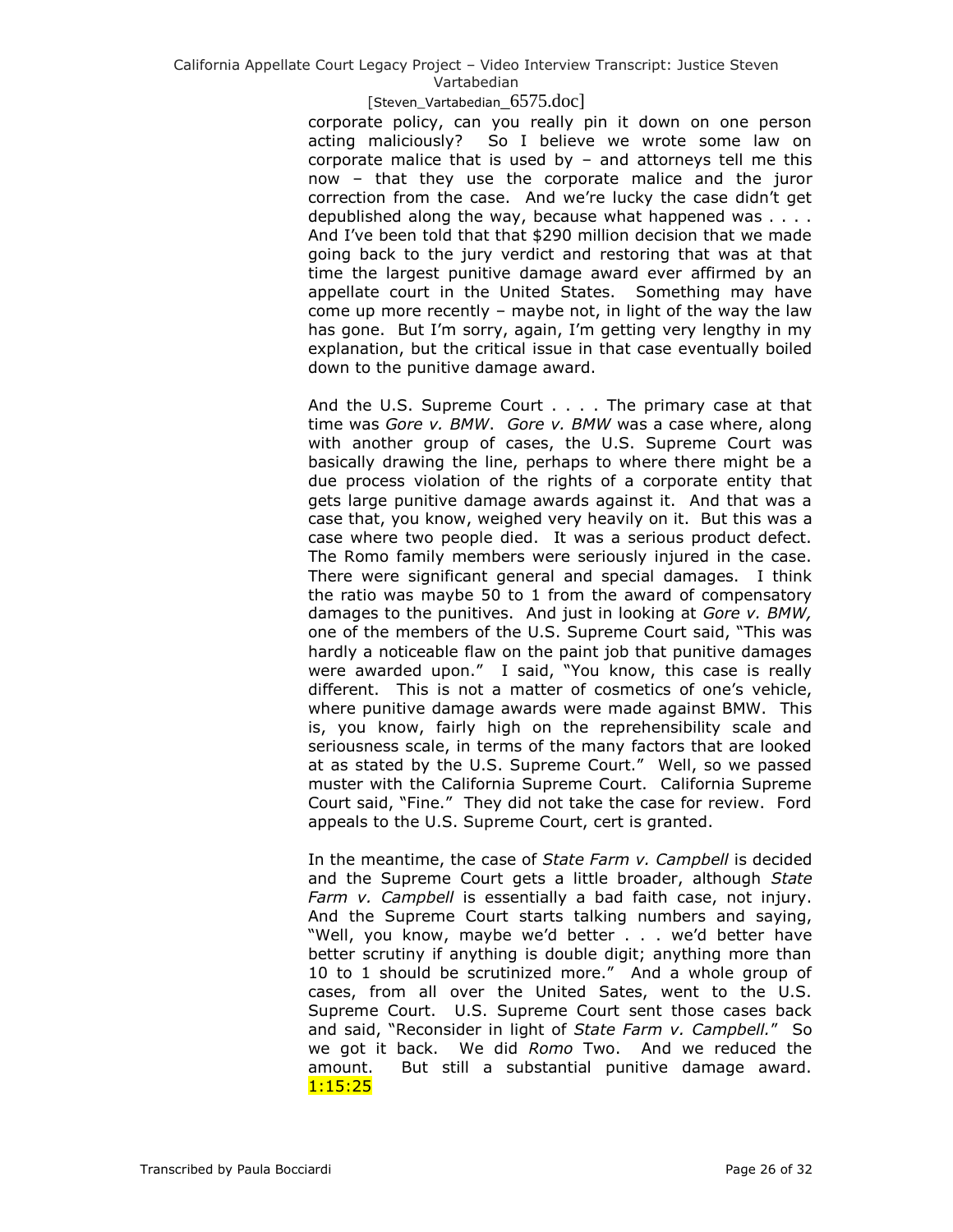### [Steven\_Vartabedian\_6575.doc]

But one thing that struck me – and the reason I mentioned those other elements of the *Romo* case – that I didn't know before this, that when the U.S. Supreme Court grants cert in a case, it does not depublish the state court opinion. The Court of Appeal opinion remained published. Whereas if that was a grant of review by the California Supreme Court, it's automatically depublished; it's no longer law. But here we didn't have that. So elements of *Rom*o continued to . . . *Romo* One continue to be viable, citeable propositions, although much of the discussion on punitive damages in *Romo* One got discarded. The case remained public, which was something I learned from that U.S. Supreme Court grant of cert.

- Rebecca Wiseman: Very interesting. Now, you've had many attorneys appear before you, both at the trial level as well as at the appellate level. In your view, what qualities does a good lawyer possess?
- Steven Vartabedian: Well, I think a good lawyer needs to understand the importance of preparation. It's . . . . These kinds of jobs are not jobs for people who want to take shortcuts. And if a person has developed good habits . . . . I think habits are very important, in terms of any lawyer, for that matter, but certainly for someone who's, say, a research attorney at the Court of Appeal, or even a research attorney in the trial court, or a research attorney in the Supreme Court. Obviously, one needs to have great analytical skills. One has to be an excellent reader of records and be able to digest a lot of material. But I think it takes an ability to do that, and it takes an ability . . . . In large part, one gets instruction from - if it's a research attorney in a court – from the judge with whom the person is working. But I think it also takes the kind of personality of someone who's willing to make a decision on their own, so that they can provide to the judge or justice a sounding board, and maybe disagree if the judge wants to go one direction, so at least it can be discussed. Obviously the judge or justice is the ultimate decider, but someone who's willing to be an independent thinker I think is important. But at the same time, not being so inflexible that you can't say . . . understand that after an open discussion of the issue, if this is the way the case is going to go, I'm going to write it . . . write a case that way. So I think those are some of the characteristics that are important of the research attorney in particular.
- Rebecca Wiseman: All right. I mean, you've done a lot of things at the Fifth District – a lot of wonderful things, even outside of the many opinions that you produced. And one of those things is being involved at the ground level with community outreach: riding the circuit. Tell us what you remember about that.
- Steven Vartabedian: Well and I'm not doing this just to give credit to my interviewer – but Rebecca Wiseman, Becky, you were the one that really got our court started on this, and I think this court is greatly indebted to you for what you did. But it was  $1:18:31$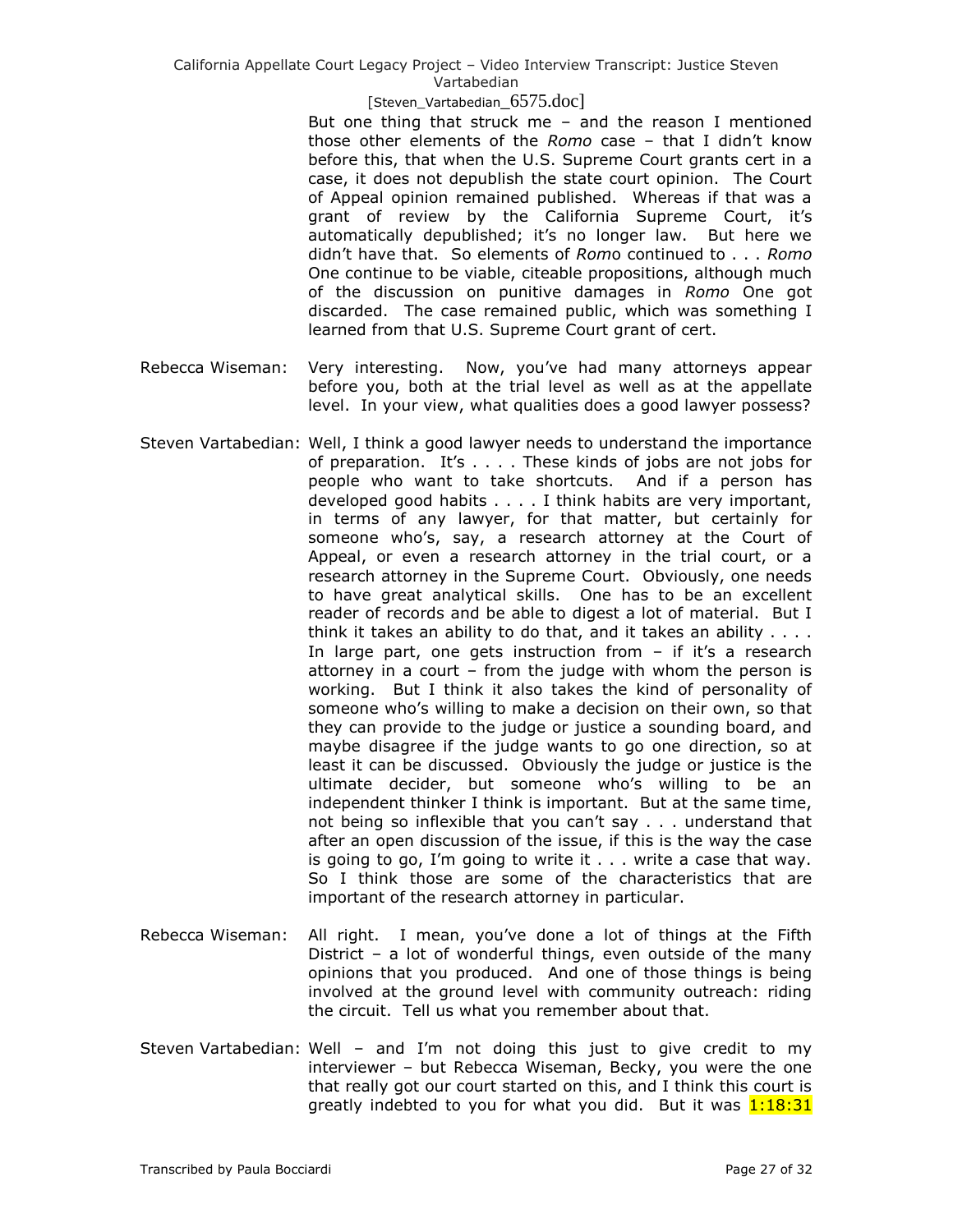## [Steven\_Vartabedian\_6575.doc]

something where we basically had this outreach. It's something that the Supreme Court has certainly become very involved with. But I honestly think that this Fifth District court was the first one – the Court of Appeal here was the first court to do an extensive outreach. And I know on one of the occasions that we went back in 1997 or '98 – I think it was '98 – that we went to Kern County. You and I sat down with the Superintendent of Schools there; I believe his name was Kelly Blanton?

Rebecca Wiseman: Yes.

Steven Vartabedian: Did I have the name right? I think it was correct.

Rebecca Wiseman: Yes, you did.

- Steven Vartabedian: He was the superintendent of the county schools there. And we developed . . . . I shouldn't say "we," but I helped . . . you and I helped . . . developed a program of students in their curriculum – social studies and the like – studying what the Court of Appeal and appellate courts do. Which is something that I think is very much absent, or has been absent, from that education curriculum. We brought children into the courtroom – older students, too, as some of these outreaches went on. For one case, we actually did a video reproduction of the facts of a case for students to watch in the classroom before they came and watched the oral argument. It was a wonderful thing that was opened up, and now it has expanded where I think all of the Courts of Appeal do it. The Supreme Court is very active in it. It's something I think that here at this court we had a large part in initiating, and it just brings such enjoyment to someone in our position, seeing young people learning what we're about. Because in the past, there wasn't much known. We were kind of the - especially the intermediate Court of Appeal – kind of an unknown court to the public.
- Rebecca Wiseman: Right. Now, sadly, you have retired sadly from my point of view. Why did you choose to retire from the Court of Appeal?
- Steven Vartabedian: You know, I think it was part of that thing I was talking about, as I got three or four years into this job, that I really missed having more contact with people. I retired at the point that I had 21 years as a Court of Appeal justice, 29 years total as a judge. And I was ready for something different. I happened to reach my minimum retirement age  $-$  age 60  $-$  this year in June, as was when I retired after my May 8th birthday. I just wanted to do something different. I humbly think I have some skills, in mediation in particular, and that's where I've really targeted my post–appellate court practice as I've retired. So I'm not so much retiring but changing my focus of my legal job. Of course . . . .

Rebecca Wiseman: Tell us what you are doing now.  $1:21:22$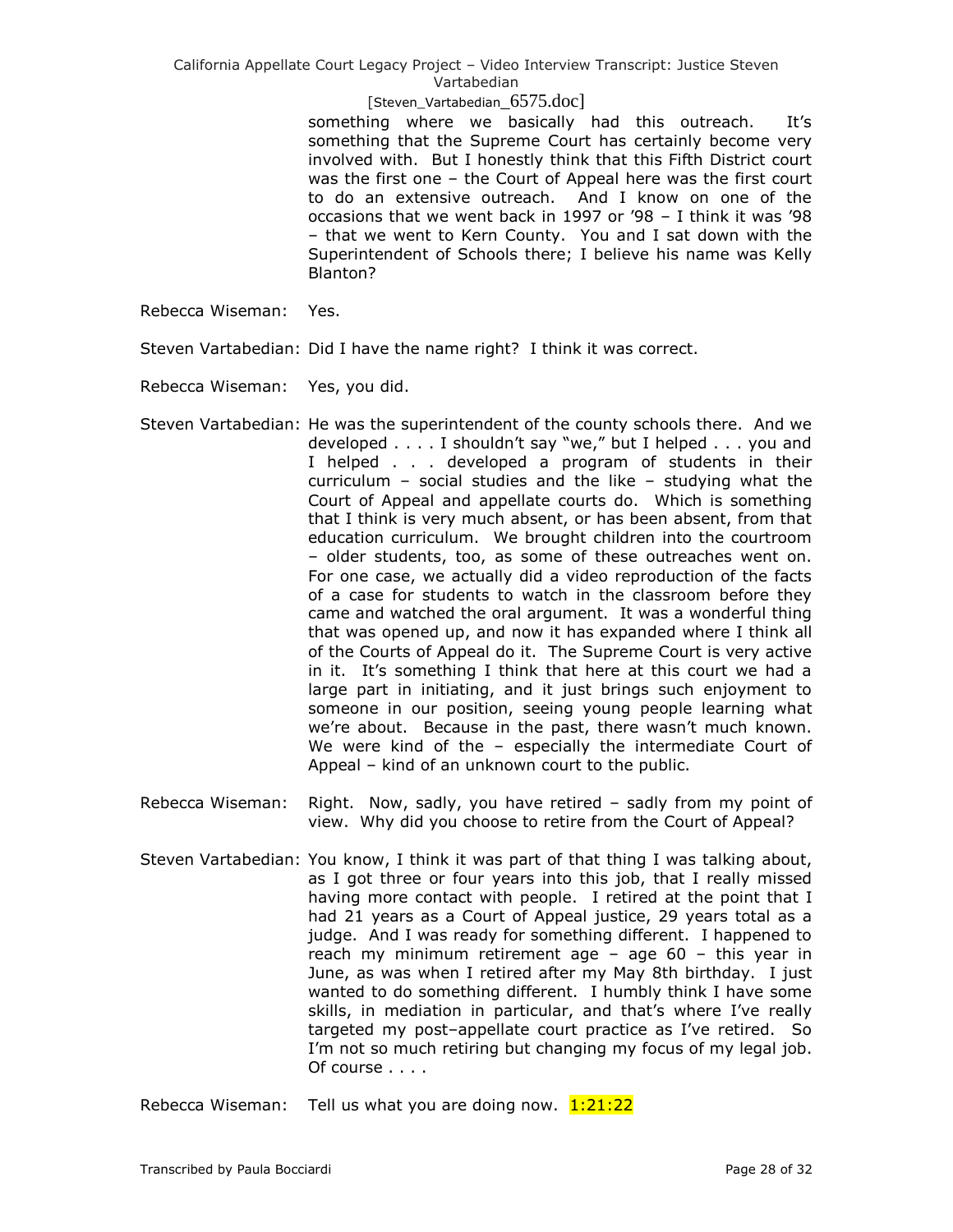# California Appellate Court Legacy Project – Video Interview Transcript: Justice Steven Vartabedian [Steven\_Vartabedian\_6575.doc]

- Steven Vartabedian: Well, I am doing alternative dispute resolution with the Fresno firm of Dowling, Aaron and Keeler. I happen to be there with two other retired justices: Dibiaso and Thaxter. You might remember I indicated that they were the class of 1989, in terms of when the Governor put out phone calls to fill three vacancies. I just happened to end up there with them; they were there before I. And I'm doing primarily mediations but I'm also available for arbitrations and discovery, special master work as well as referee work. But it's the mediation I think that I enjoy the most, and that's where you really have the contact with people and you can help them resolve issues short of what sometimes can be a disastrous trial.
- Rebecca Wiseman: How would you describe your style as a mediator?
- Steven Vartabedian: You know, I think I am a mix of collaborator with an evaluator. I think the thing we're learning in education . . . mediation education now is the need for more collaboration. Empower the parties; allow them to make a decision. And I'm very much in agreement with that. But I think especially when you're a retired judge and mediator, at some point that evaluation has to come into play. You don't want it to come across like a hammer. You don't want it to become like you're making a ruling. But you can set parameters for people that will help them resolve a case and truly cause the people to feel vested, with the ability to decide for themselves. So I think it's a combination of collaboration with some evaluation that maybe helps give parties parameters of what might be doable by way of settlement. And you're doing it in a very confidential way when you start doing the caucusing with both sides and you find out the strengths and weaknesses in a confidential way. And you can kind of help direct people to where the case might settle. It may not be ideal for either party; in fact, you haven't done your job if either party feels like they've gotten an ideal settlement. But where it's something the people can live with – maybe not their target, but something that they can live with. And you want the people to walk away feeling good about the process. And I feel very fortunate that, as much as I feel like "Well, gee, I've been hard on these people in this mediation," but at the end it seems like they're always very cordial and . . . where I *have* been able to settle and even where I *haven't* been able to settle the case; they still seem to be cordial. So you get enormous feedback and enjoyment from that. But that's my style, anyway.

Rebecca Wiseman: Well, so how is business?

Steven Vartabedian: A little slow at first. Again, I maybe had this big impression of myself that I would just walk out there day one and have people, you know, immediately calling me that they have business. Well, it didn't quite happen that way. I did . . . . Actually, the second day I was out I did have a  $1:24:24$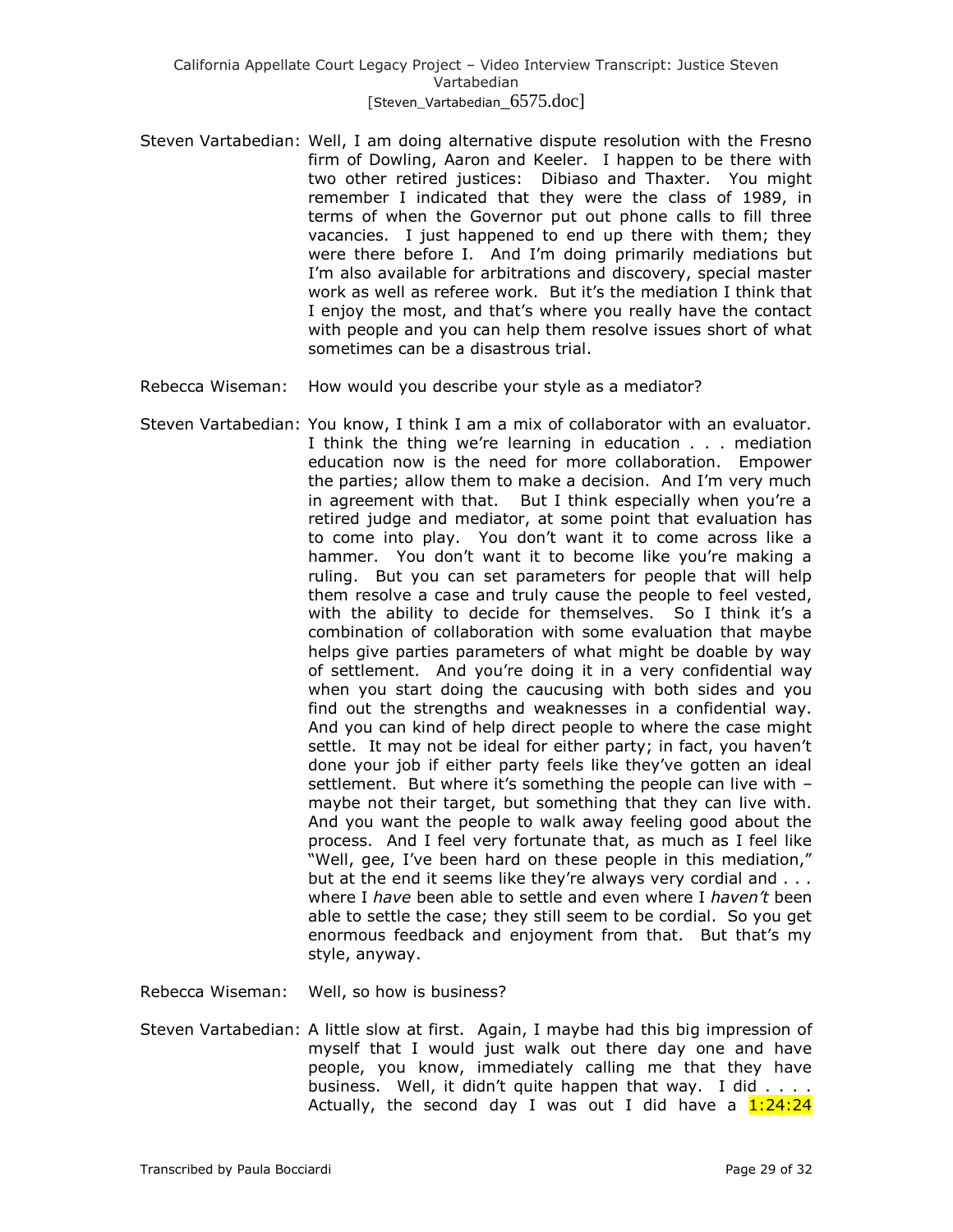### [Steven\_Vartabedian\_6575.doc]

mediation from a case that a judge wasn't available for a settlement conference and the parties were ready to go, and they called. And of course, I'd be the only person available on one day's notice! So I did do a case early on, on my second day on the job. But after that it was quite a long time because people really don't know you're out. And ethically I was not allowed to do any public relations until I actually had been retired and no longer was on the state payroll. So it was a little slow at first and allowed me to get caught up on some things I needed to get caught up on of a non-job nature. But it certainly has picked up now and it's gotten busy. I think it's a word-of-mouth type of business, basically.

- Rebecca Wiseman: Oh, yeah. Now, you have a wonderfully supportive family. You've mentioned all of them at one time or another while we've been talking. Three of your daughters have gone to law school. What are they doing now?
- Steven Vartabedian: And they blame me for it! No, not actually. What are the three daughters doing? Well, I have one daughter – the oldest, Melanie – who went to law school at the University of Utah, was where she ended up going to law school. And she ended up working there. We're still trying to get her back to California, but she graduated from law school in 2004, is currently with the Philadelphia-based firm of Ballard Spahr, working in their Salt Lake City office doing a lot of land-use litigation. Her firm represents a lot of land developers in Utah. She's also done some securities law and some intellectual property practice. But basically a trial attorney. And please forgive me if I become the proud dad here, but she's been very active in studies and in bar activities dealing with the role of women in the practice of law. And she co-authored a study in that area and presently is the president of the Utah State Women Lawyers. So I'm very proud of her for that, and just want to get her back to California before too long. So that's the oldest daughter – Melanie, who's now 31 as we are doing this interview.

Twin daughters, who are age 28: Pamela went to my alma mater law school – Santa Clara Law School – and her twin sister Stephanie also did. So both of them, twin daughters, they're at the same law school. Pamela *is* practicing law; she's doing primarily insurance defense work, specializing in construction defect litigation cases, working for Boornazian Jensen & Garthe in Oakland. She's living in San Francisco and working for that Oakland law firm. And both Melanie and Pam will . . . as the lawyers who at times have their struggles - and al lawyers do; that happens for all of us – will give me a phone call. And Pamela happened to have been second chair in a twomonth, \$9 million lawsuit involving a Kaiser Hospital project up in Santa Rosa, and it ended up being a hung jury. And the phone call I got: "This can't be right, Dad! How can this be a hung jury after we put two months into trial?" They  $1:27:45$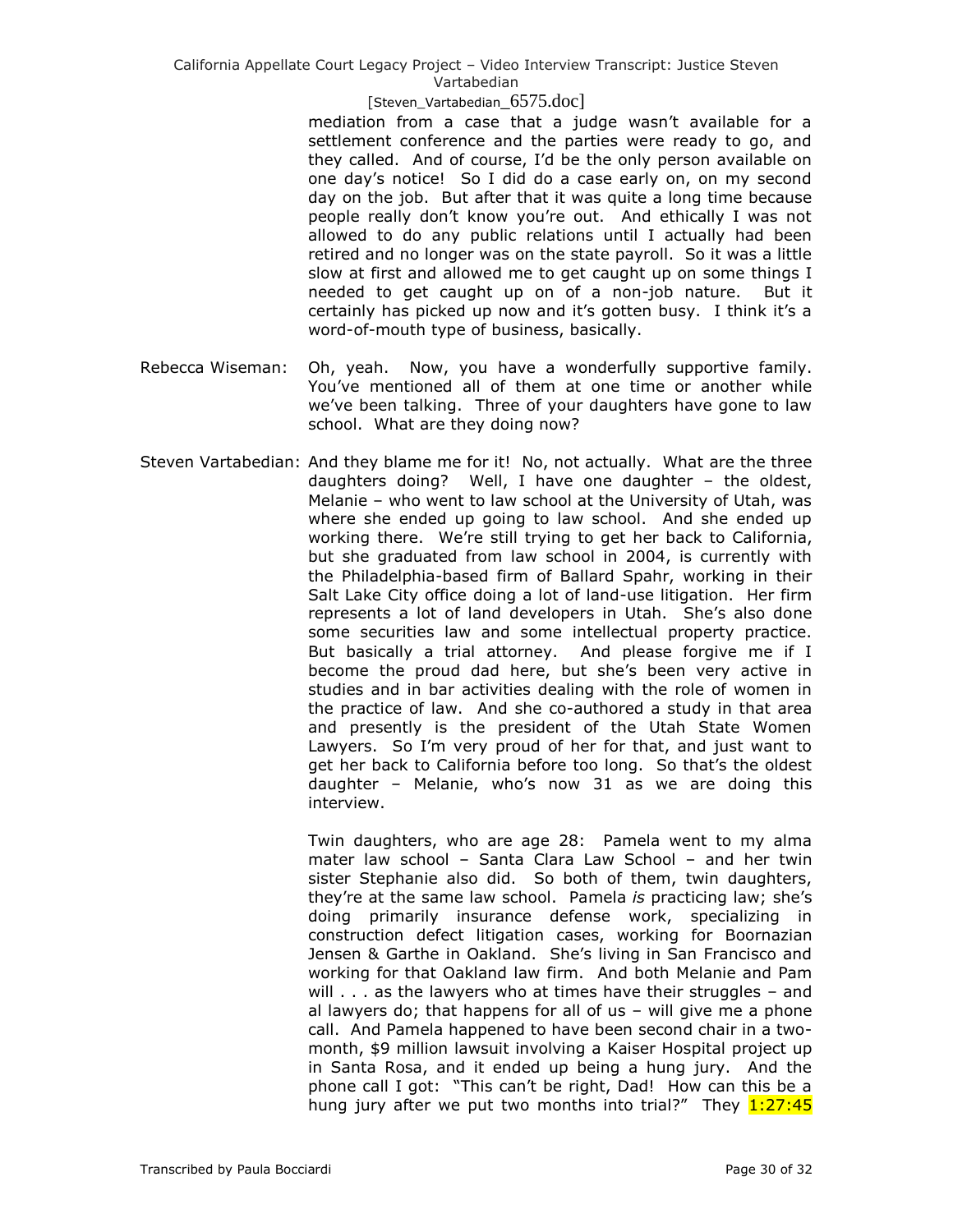## [Steven\_Vartabedian\_6575.doc]

eventually settled, which was the right result they should have done before trial. But post-mistrial they did settle the case. But I'm constantly getting this dialogue – you know, after-thefact dialogue. I'm not in a position to give them advice on what they're doing, because some of the stuff they're doing they know more about it than *I* do! But just being able to console them over the phone and in chats that we might have and also encouraging them when things go well, and patting them on the back. Those are some of the things I . . . that we do with our two that are practicing the law, and Marilyn does the same thing as well.

And Stephanie is the one that's *not* practicing law, but she happens to be someone who's very interested in the Internet, and she has really found a good niche for her because she works for a firm called Justia.com, where she does law office marketing and development of web pages for law firms all over the United States. And she's been able to put her law school education to work in that. And there are a number of people with legal educations – lawyers – on staff there, and she works with them. So she's in an environment, I think, that she finds very good for her. She enjoys that work. And I often joke that of the three that went to law school, she probably has the most job satisfaction!

- Rebecca Wiseman: Looking back on your career, and if you were talking to a person that was considering going to law school, what would you tell them?
- Steven Vartabedian: Well, you know, I encouraged my daughters to do that rather than discouraged them. And in recent years I have encouraged people. I know the market has gotten very tough; jobs have gotten very tough for people going to law school. But I honestly believe in that law school education. I think it's so good. Stephanie is the example. Even though she's not practicing law as a lawyer, that legal education can lead you to a lot of things in fields that are interesting to you, whether it be the Internet, if you're someone that's interested in civil engineering there are legal aspects that can be involved in that. So even if there aren't lawyer jobs . . . . I realize the expense is really great, especially . . . . Well, it's great even in public schools now. And I think a person should evaluate that expense, because I know many people out there nowadays that have \$200,000 student loans, and I know that's tough to deal with. But to the extent that you can financially work it out, don't be discouraged by the current law job market. I think it's just such a wonderful education, and I would encourage people to go forward with it.
- Rebecca Wiseman: Okay, we're coming to an end. Are there any closing comments or thoughts that you would like to record and save? 1:30:18